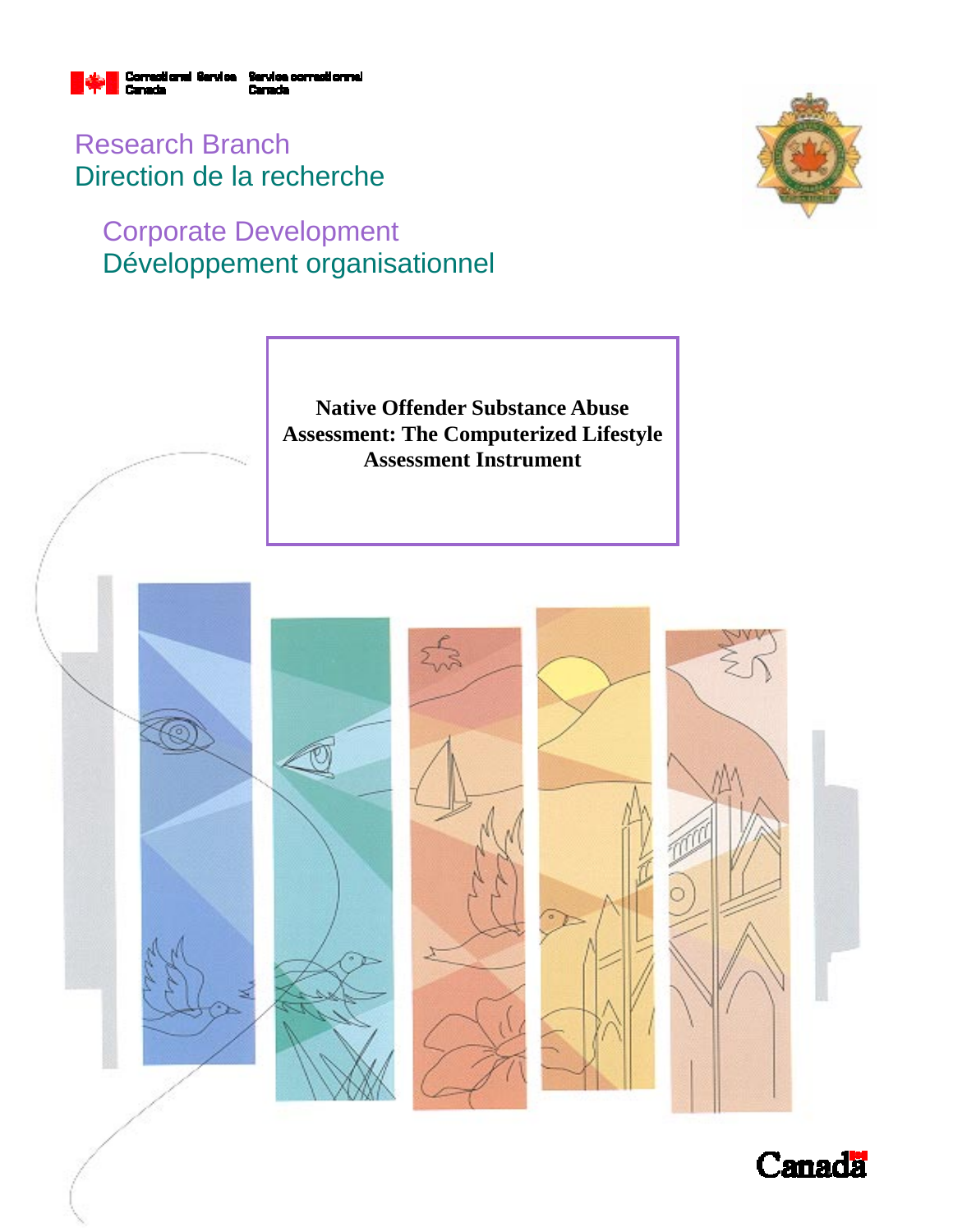# **Native Offender Substance Abuse Assessment: The Computerized Lifestyle Assessment Instrument**

Prepared by:

Susan A. Vanderburg, John R. Weekes William A. Millson

Research and Statistics Branch Correctional Service of Canada

Ce rapport est également disponible en français. Si vous désirez des copies additionnelles, veuillez vous adresser au Secteur de recherche et développement, Service correctionnel du Canada, 340 avenue Laurier ouest, Ottawa (Ontario) K1A 0P9. Should additional copies be required they can be obtained from Correctional Research and Development, Correctional Service of Canada, 340 Laurier Avenue West, Ottawa, Ontario, K1A 0P9.

July, 1994 **Research Report N° R-37**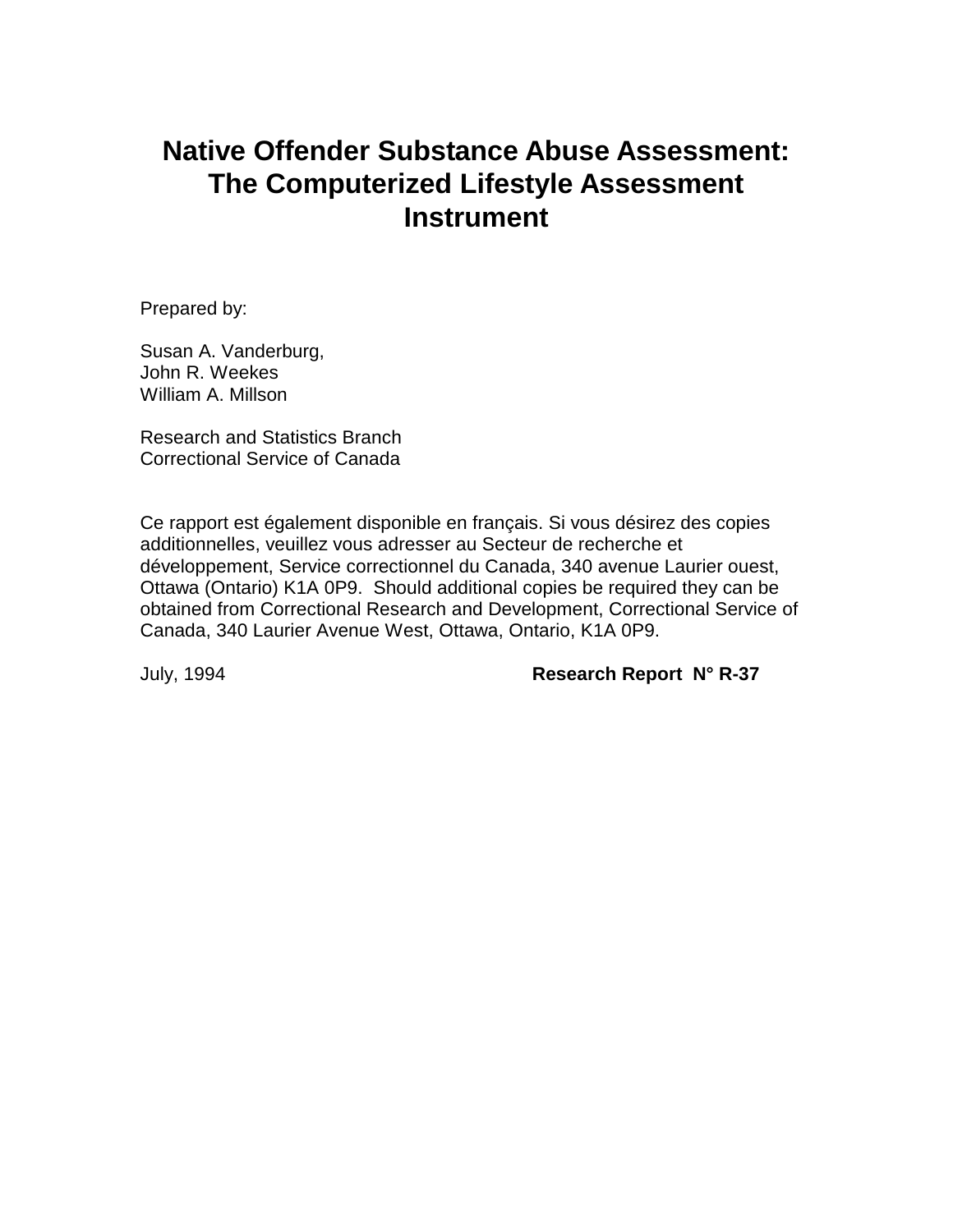## **Executive Summary**

There is a long-standing relationship between substance abuse and criminal behaviour. Therefore, the accurate identification and treatment of offenders with alcohol and drug problems is critically important to the successful reduction of future substance abuse and criminal behaviour. The Computerized Lifestyle Assessment Instrument (CLAI) is a standardized assessment tool that has been adapted and implemented by the Correctional Service of Canada to identify offenders with substance abuse problems, to assess the nature and severity of their problems, and to assist in the development of suitable treatment programming.

However, there is concern about the validity of using computer-based assessment technology, which was developed for a generally non-Native sample, with Native offenders. Accordingly, this report focuses on the appropriateness of the use of the CLAI with Native offenders. Potential differences in CLAI results for Native and non-Native offenders were examined by assessing the CLAI's primary alcohol and drug screening instruments: the Alcohol Dependence Scale (ADS) and the Drug Abuse Screening Test (DAST). It was found that the internal consistency of the two measures, as examined by the Cronbach's Alpha (a statistic of reliability), was very high for both Native and non-Native offenders. Further, an analysis of the internal structures of both measures produced factor structures that were indistinguishable for the two groups of offenders. Based upon the results of these analysis, it was concluded that substance abuse assessment information generated by the CLAI accurately represents the nature of substance abuse problems for both Native and non-Native offenders.

Additional analyses were performed on data from 855 Native offenders who had completed the CLAI as part of the routine intake assessment process. Approximately 75% of the Native offender sample were assessed as having alcohol problems of sufficient severity to warrant some level of treatment intervention.

Native offenders' drinking behaviour was also clearly related to the severity of their alcohol problem. For example, Native offenders who reported a regular pattern of alcohol use over the course of their lifetime reported higher levels of problem severity. Moreover, the offenders with more severe alcohol problems were very aware that they had a serious alcohol problem. Native offenders with "moderate" to "severe" alcohol problems were also more likely to worry about their drinking than offenders with lesser or no alcohol problems.

Over half (53%) of the Native offenders also evidenced a drug problem. Offenders with more serious drug problems were more likely to report being worried about their drug use than offenders with less serious problems.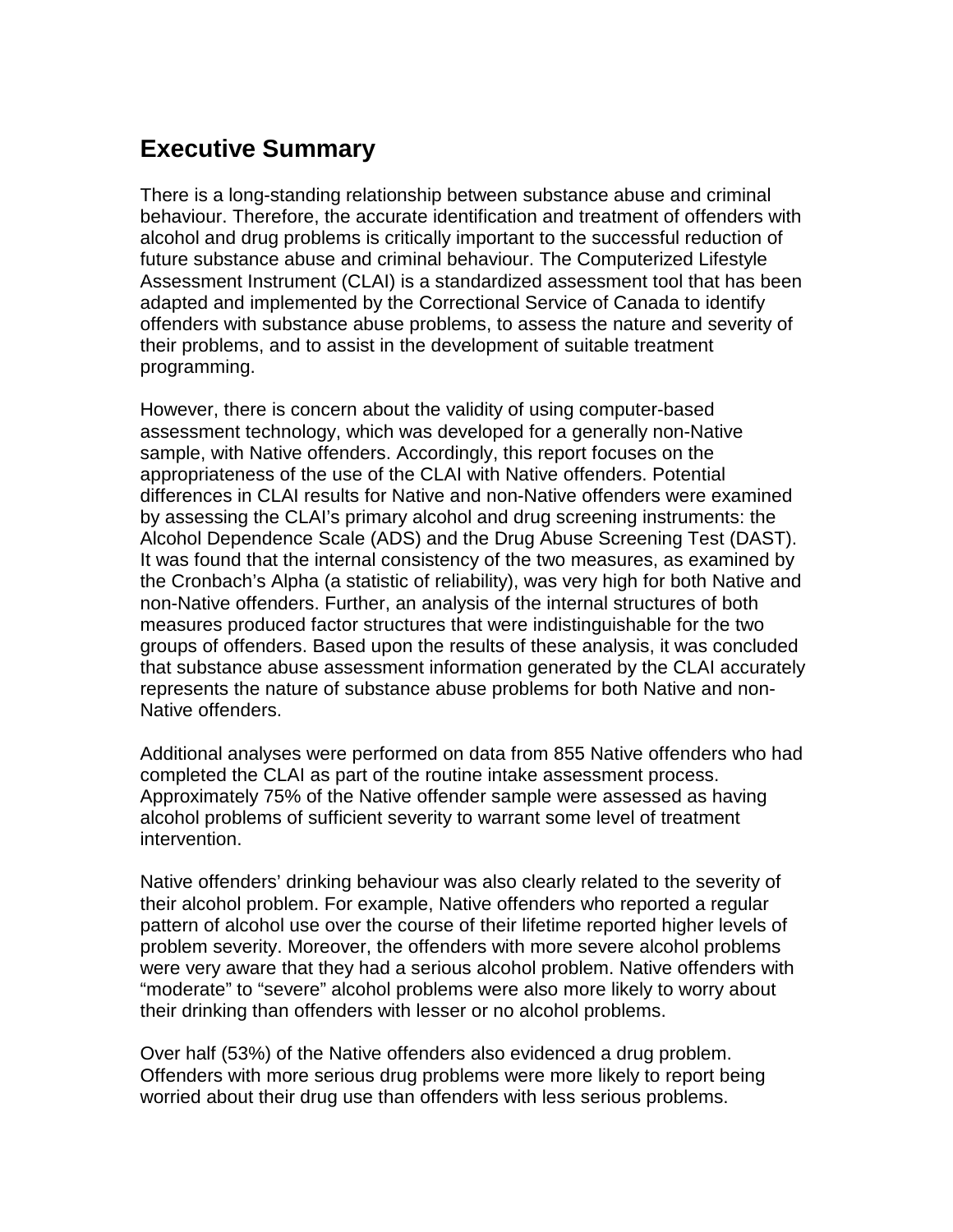Therefore, self-acknowledgment of a drug problem was associated with the existence of a drug problem. In addition, Native offenders who reported a drug problem were more likely to express a need for help to stop or control their drug use than those who did not have a drug problem.

Further analyses were conducted on samples of 606 Native offenders and 606 non-Native offenders who were matched on key demographic characteristics. It was found that significantly more Native offenders felt that they had a severe drinking problem. Native offenders also worried and felt guilty about their drinking more than non-Native offenders. Finally, Native offenders were more likely to indicate that they needed help to stop or control their drinking than non-Native offenders.

However, there was no substantive difference in the proportion of each group who reported a drug problem. Indeed, there were no differences in the extent the offenders worried about their drug use, the extent to which they felt they had a drug problem, or the extent to which they believed they needed help to stop or control their drug use.

Native and non-Native offenders were then grouped according to whether they were assessed as having an alcohol problem, a drug problem, or no problem with either alcohol or drugs. In general, more Native than non-Native offenders has a problem with alcohol or a combined problem with alcohol and drugs, whereas more non-Native had a problem with drugs or no problem at all. Similar patterns of substance abuse behaviour were found when Native and non-Native female offenders were compared.

In conclusion, we believe that the internal consistency and structure of the ADS and DAST measures, and the consistent and interpretable relationships between Native offender responses to the screening measures and other CLAI items relating to past and present substance abuse and criminal behaviour indicate that the CLAI can be used reliably with Native offenders to identify the extent and Nature of their substance abuse problems, particularly in the area of alcohol abuse, and the CLAI technology offers an efficient, accurate and inexpensive method of assessing substance abuse problems for Native and non-Native offenders.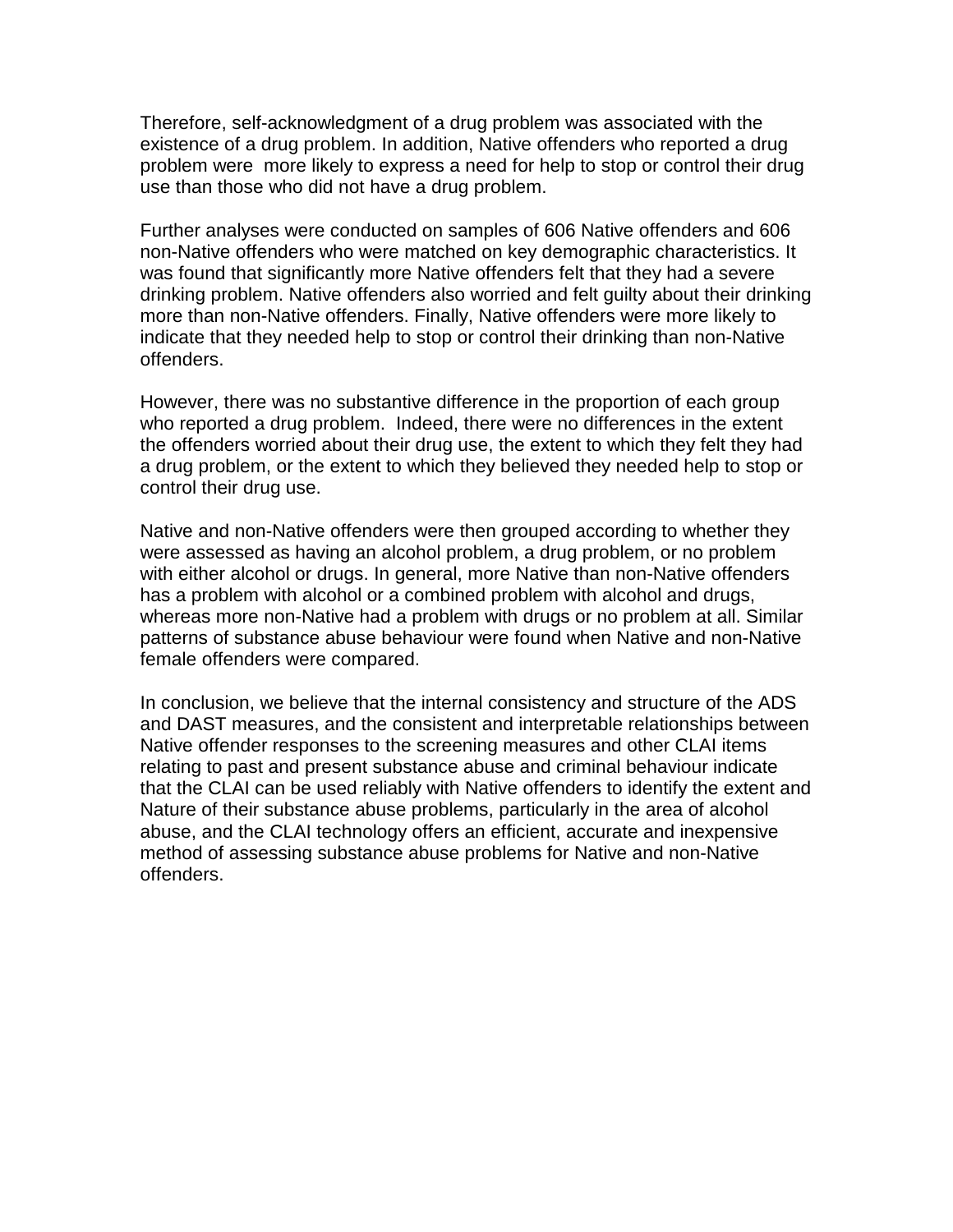# **Table of Contents**

| NATIVE OFFENDER SUBSTANCE ABUSE ASSESSMENT: THE<br>COMPUTERIZED LIFESTYLE ASSESSMENT INSTRUMENT | 1                       |
|-------------------------------------------------------------------------------------------------|-------------------------|
| <b>Executive Summary</b>                                                                        | $\overline{2}$          |
| <b>Table of Contents</b>                                                                        | $\overline{\mathbf{4}}$ |
| <b>Introduction</b>                                                                             | 6                       |
| The Computerized Lifestyle Assessment Instrument (CLAI)                                         | 7                       |
| <b>Method</b>                                                                                   | 8                       |
| <b>CLAI</b> respondents                                                                         | 8                       |
| The CLAI administration procedure                                                               | 8                       |
| Substance abuse screening measures                                                              | 10                      |
| <b>Results</b>                                                                                  | 11                      |
| Appropriateness of the use of the CLAI with Native offenders                                    | 11                      |
| Internal consistency of the alcohol and drug measures                                           | 11                      |
| Factor structure of the alcohol and drug screening measures                                     | 11                      |
| <b>Client satisfaction measures</b>                                                             | 12                      |
| Summary                                                                                         | 12                      |
| The nature and severity of substance abuse among Native offenders                               | 13                      |
| Alcohol use                                                                                     | 13                      |
| Drug Use                                                                                        | 17                      |
| <b>Substance Abuse Problems and Treatment Intervention</b>                                      | 19                      |
| Substance abuse and criminal behaviour                                                          | 21                      |
| Previous substance abuse treatment                                                              | 21                      |
| <b>Motivation for treatment</b>                                                                 | 21                      |
| Comparing Native and Non-Native Offenders                                                       | 22                      |
| Alcohol use                                                                                     | 22                      |
| Drug use                                                                                        | 24                      |
| Combined drug and alcohol use                                                                   | 28                      |
| Attitudes toward substance abuse treatment                                                      | 28                      |
| Differences in criminal behaviour                                                               | 28                      |
| <b>Client satisfaction</b>                                                                      | 31                      |
| <b>Substance abuse problems of Native and Non-Native female offenders</b>                       | 31                      |
| Alcohol Use                                                                                     | 31                      |
| Drug Use                                                                                        | 31                      |
| Combined drug and alcohol use                                                                   | 32                      |
| Substance abuse and Criminal Behaviour                                                          | 32                      |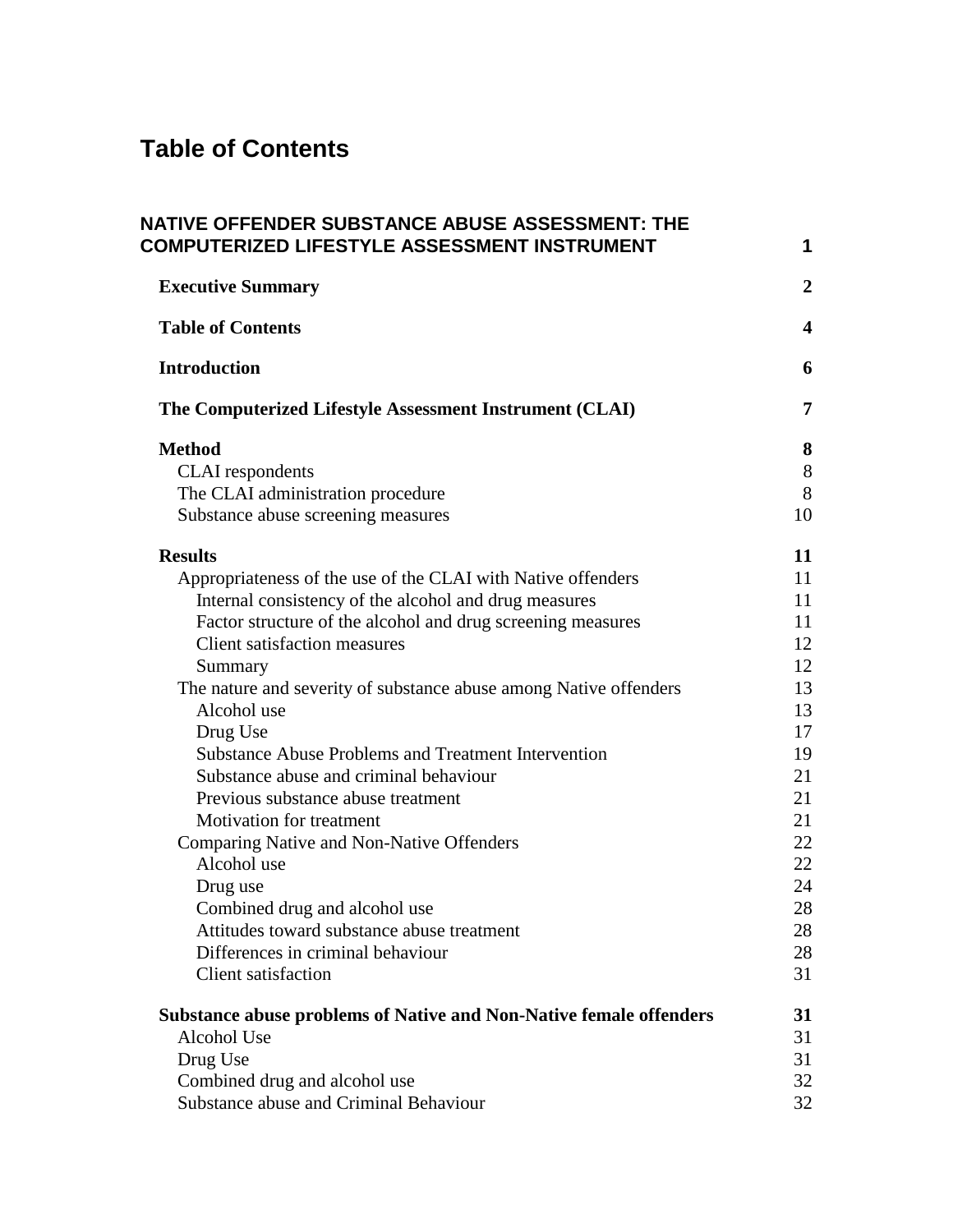| Attitudes toward substance abuse treatment | 32 |
|--------------------------------------------|----|
| Summary                                    | 32 |
| <b>Conclusion</b>                          | 33 |
| <b>References</b>                          | 35 |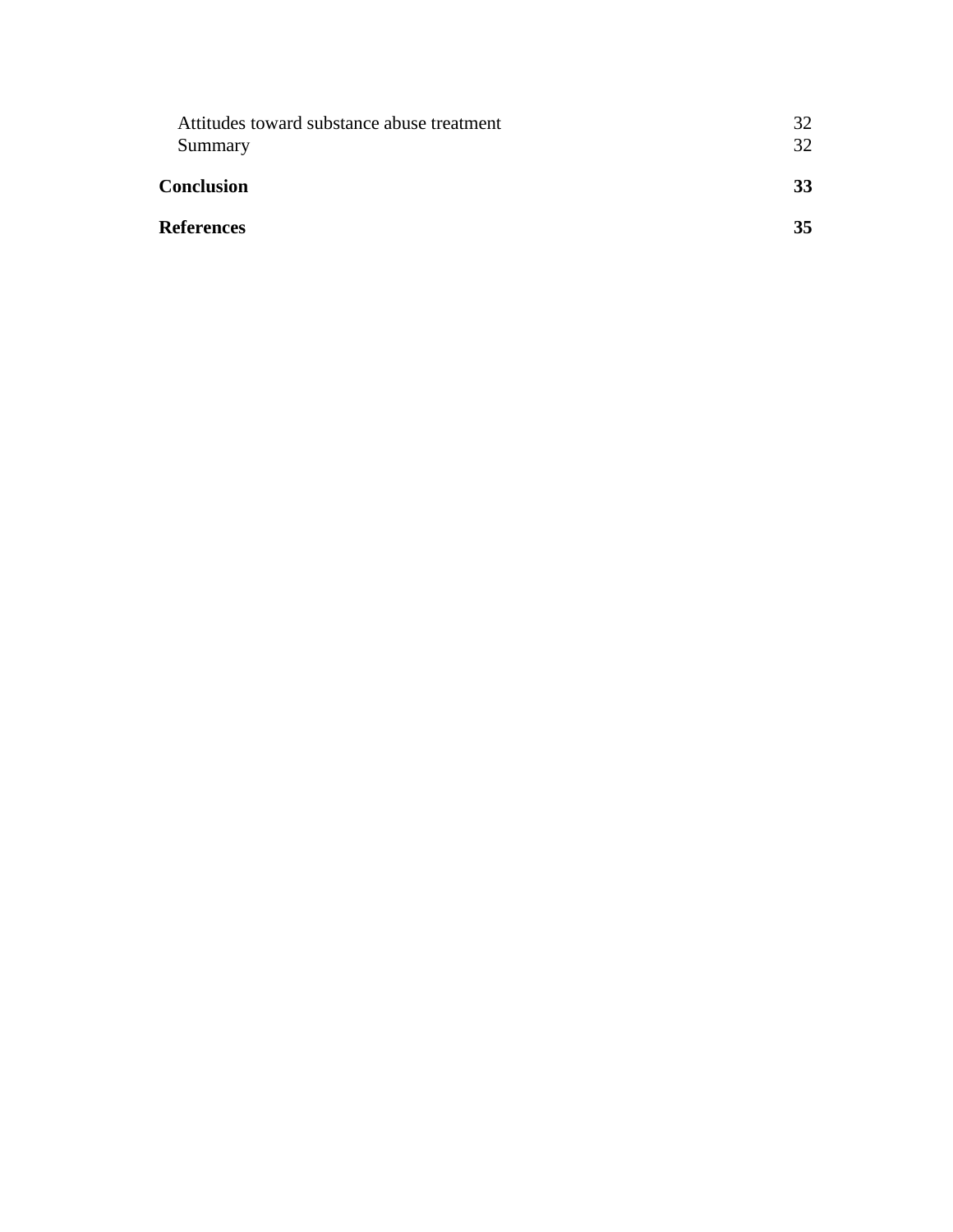## **Introduction**

Alcohol and drug abuse is a significant problem for Native people in Canada (Adrian, Layne, & Williams, 1990; Maracle, 1993). For more than two decades, research (Binkenmayer & Jolly, 1981; Kim, 1972; LaFromboise, 1988; Lane, Daniels, Blyan, & Royer, 1977) has linked substance abuse and crime among Native peoples. This relationship, coupled with the fact that Naive people in Canada are over-represented in the federal and provincial correctional systems (compared with the general population), represents a significant challenge for the correctional agencies required to meet the treatment needs of these offenders. Indeed, Native offenders male up 12% of the Canadian incarcerated offender population ( Solicitor General Canada, 1994).

To meet this challenge, the Task force on Aboriginal Peoples in Federal Corrections (Correctional Service of Canada, 1989) underscored the need for appropriate assessment and treatment of the needs of Native offenders incarcerated in federal correctional institutions. The Task Force emphasized that assessment procedures must be examined regarding their validity and appropriateness for use with native offenders.

This report examines the appropriateness of the use of a computerized assessment system that is designed to measure offender substance abuse problems. The instrument is currently being used on an extensive basis by the Correctional Service of Canada. The report examines the extent and nature of native offender substance abuse problems and compares their substance abuse characteristics with a matched sample of non-Native offenders.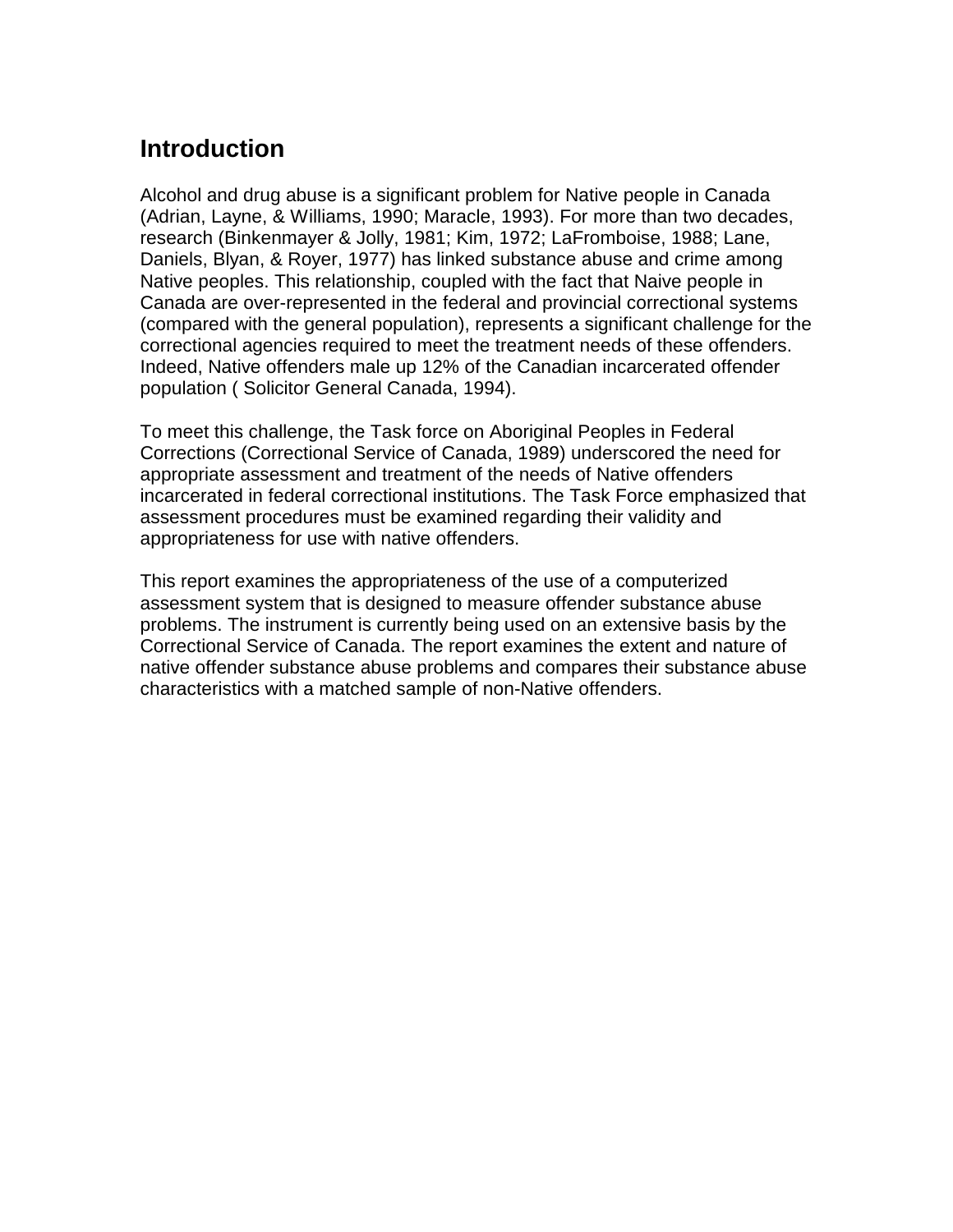## **The Computerized Lifestyle Assessment Instrument (CLAI)**

The CLAI (Robinson, Fabiano, Porporino, Millson, & Graves, 1992; Robinson, Porporino, & Millson, 1991) is a computer-driven procedure for recording information relating to the nature and severity of substance abuse among offenders. The system was originally developed by the Addiction Research Foundation and was adapted for use with offenders by the Correctional Service of Canada. The CLAI is used in most Correctional Service of Canada institutions and has been administered in English and French to almost 9,000 federal offenders.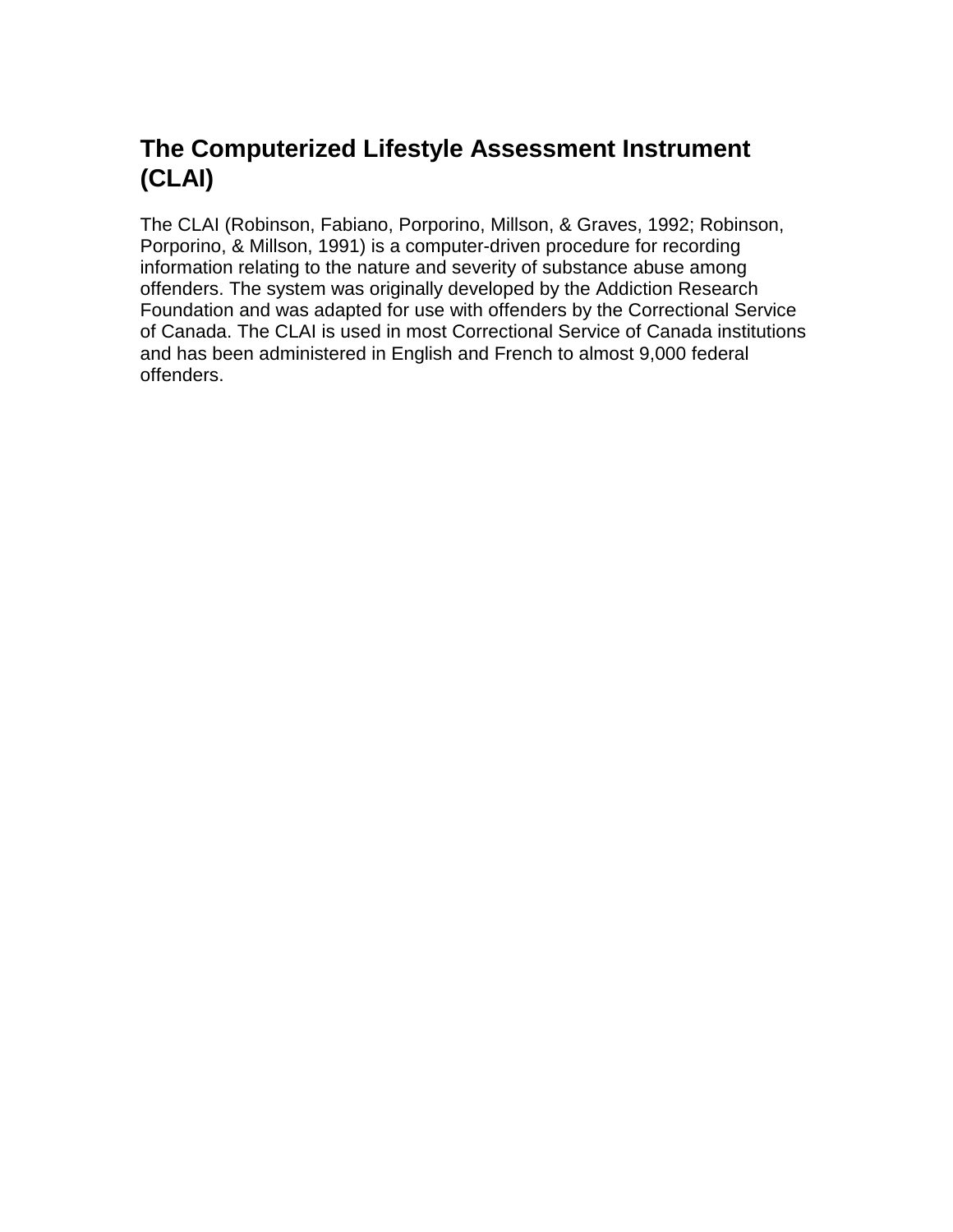## **Method**

### **CLAI respondents**

The overall database consisted of a total of 8,998 federal offenders (8,850 men and 148 women) who completed the CLAI as pat of the routine intake assessment administered to all Federal offenders within the first few weeks of arrival at an institution. A total of 855 CLAI respondents indicated that they were Native Canadian in origin, representing 11.6% of the sample. Of these, 65.1% were Native (offenders), 31.8% were Metis (272 offenders), and 3.1% were Inuit (26 offenders.

The CLAI was completed by 834 men and 21 women Native offenders. At time of testing their average age was 29 (SD=8.0 years), with offenders ranging from 18 to 68 years old, More specifically, 5.3& of the offenders were younger than 20 years, 55.6 were between 20 and 29, 27.9 were between 30 and 39, and 10.6% were 40 years or older. As well, the relative proportion of Native offenders in each region ranged from a low of 3.3% in Quebec region to 38.6% in the Prairie region (see Figure 1).

Previous research (Robinson, et al., 1991) indicated that fewer than 5% of all offenders admitted into Correctional Service of Canada custody refuse to complete the CLAI. Unfortunately, data were not available to compare the refusal rates for Native and non-Native offenders.

### **The CLAI administration procedure**

Offenders were seated at a micro-computer and completed the CLAI by responding to multiple-choice questions on the computer screen. Offenders were supervised by an institutional staff member who had been trained in the use of the CLAI system. The system is designed to provide offenders with immediate feedback on their performance at various points during the session in the form of easy-to-read graphs. As well, offenders were given a hard-copy summary of the results of the test. A second copy was forwarded to the offender's case management officer for use in treatment planning.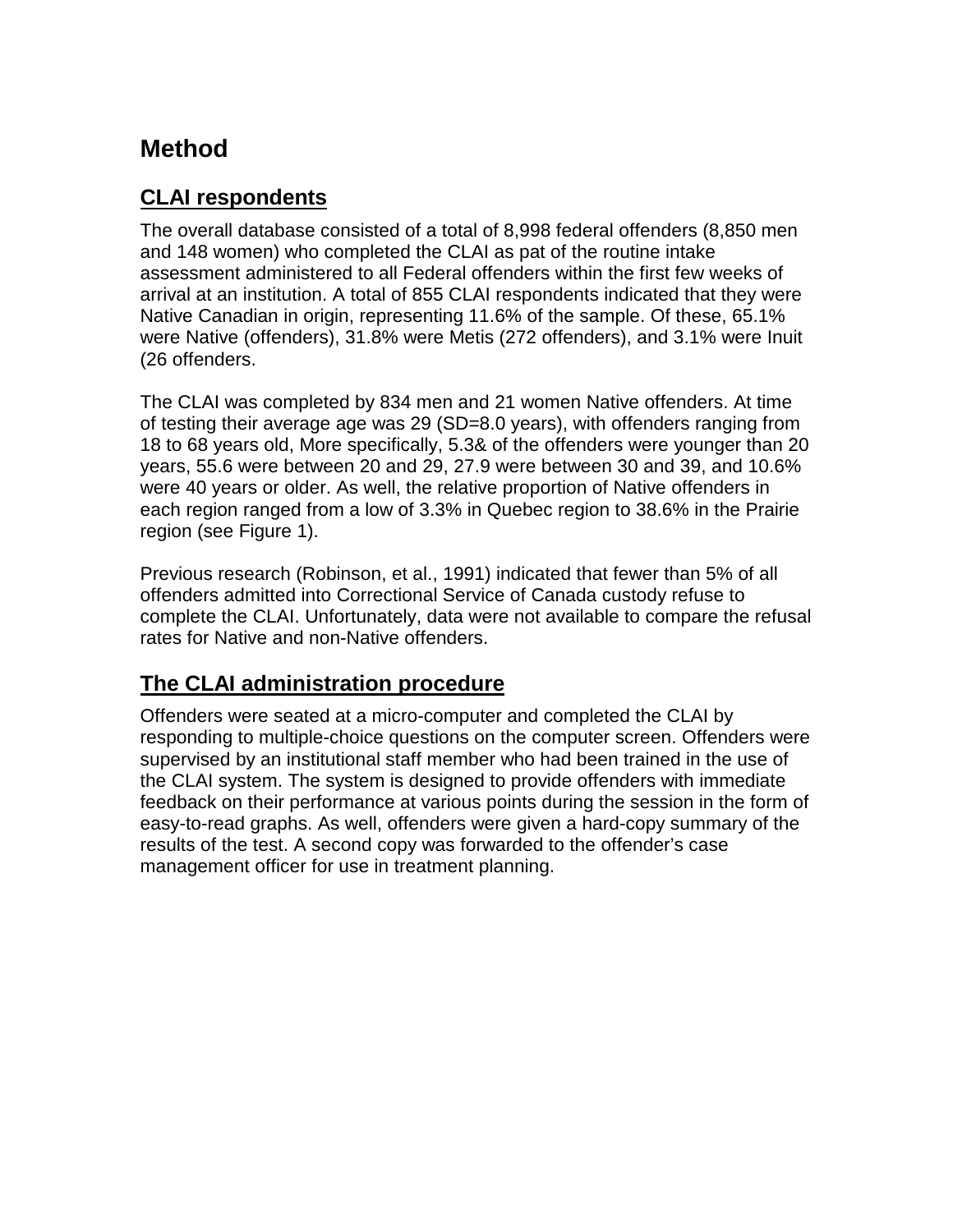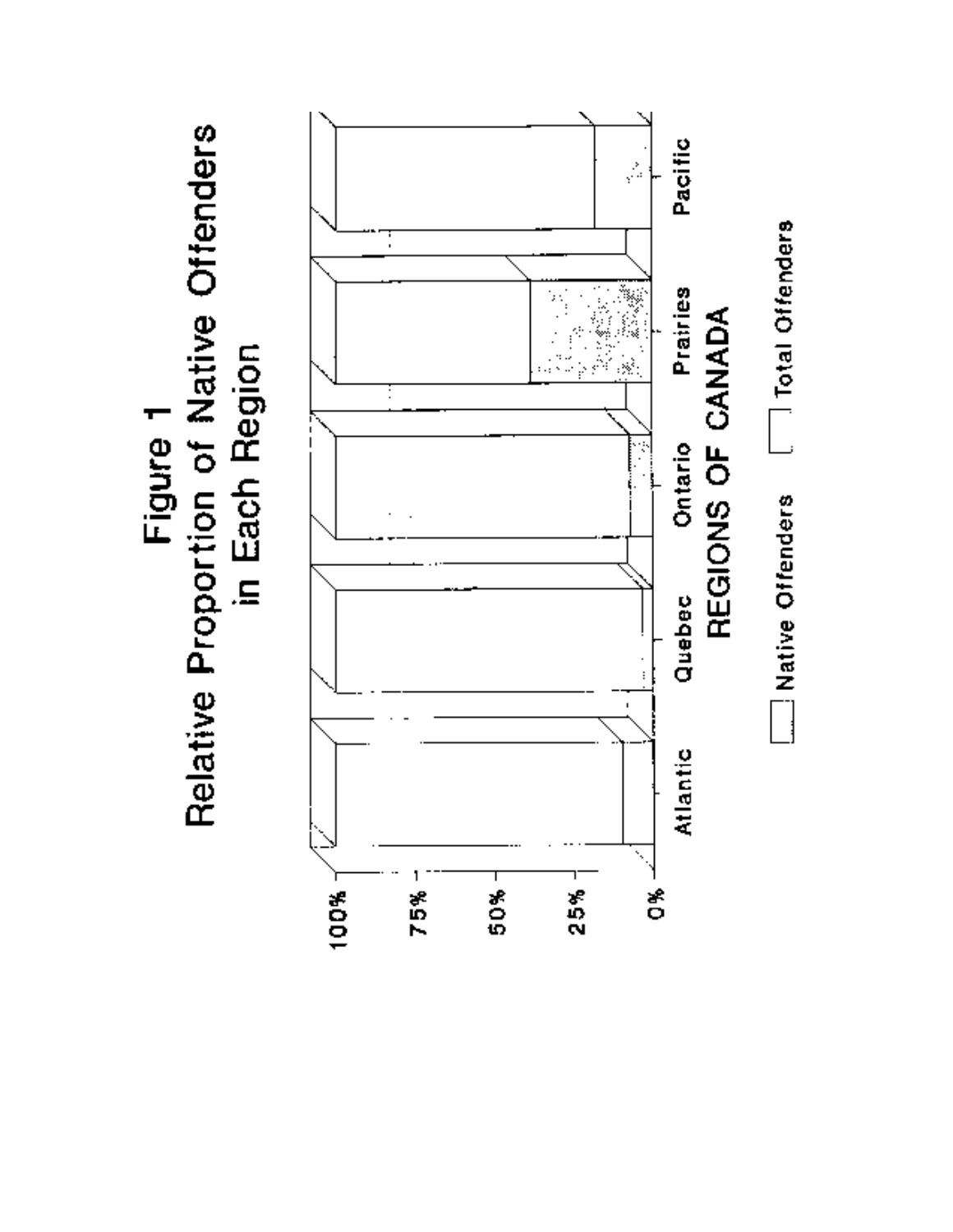### **Substance abuse screening measures**

The CLAI incorporates a number of recognized substance abuse assessment measures problems and analyses how substance abuse problems are related to other facets of offenders' lifestyles. The primary assessment devices are the Alcohol Dependence Scale or ADS (Horn, Skinner, Wanberg, & Foster, 1984), a 25-item scale which assesses the severity of alcohol dependence, and the Drug Abuse Screening Test or DAST (Skinner, 1982), a 20-item measure which assesses the severity of problems associated with drug use. Both measures were originally developed and standardized by researchers at the Addiction Research Foundation and are used extensively as substance abuse screening instruments in a variety of clinical settings.

The CLAI also assesses previous substance abuse treatment, offender motivation for treatment, and a range of other lifestyle areas including physical and mental health, social functioning, criminal behaviour, education, work, and finances.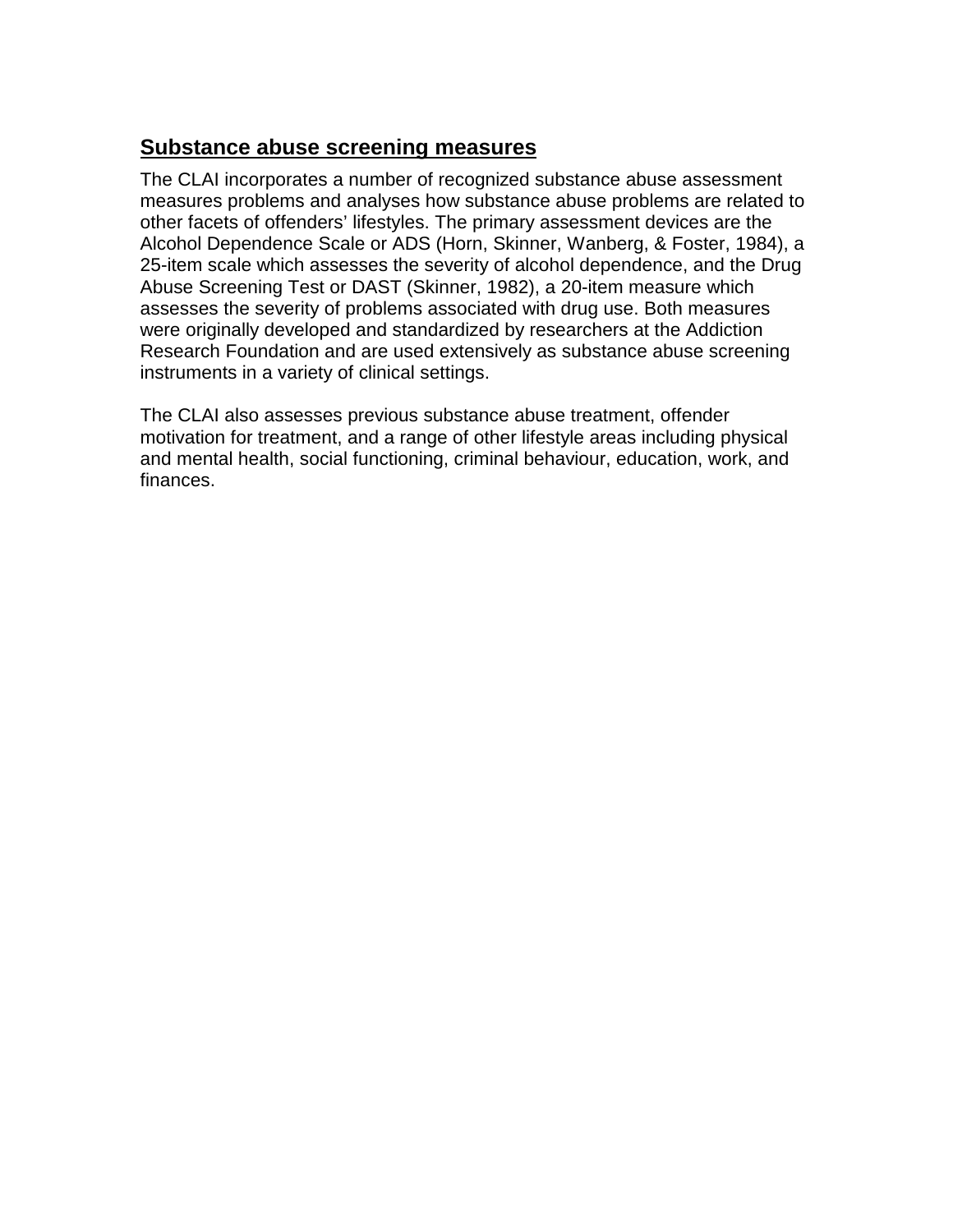## **Results**

### **Appropriateness of the use of the CLAI with Native offenders**

In order to determine the suitability of the CLAI for Native offenders, we combined offenders who identified themselves as being Native, Metis, or Inuit to form the single aggregate group "Native offenders.

The initial analyses paid specific attention to offenders' responses to the alcohol and drug screening measures (ADS and DAST). This was done because the CLAI is used primarily as an assessment tool for matching incarcerated offenders with appropriate substance abuse treatment.

#### **Internal consistency of the alcohol and drug measures**

The reliability of the CLAI was assessed by examining the reliability of both the ADS and DAST measures. The fundamental method for determining reliability base upon internal consistency is Cronbach's Alpha (Nunnally, 1978). Chronbach's Alpha was high for both the ADS (.95) and the DAST (.88) for Native offenders. Identical statistics of reliability were generated by the non-Native offenders in the sample (ADS= .95; DAST= .88). These data, therefore, suggest that the internal consistency of the instruments used to screen drug and alcohol problems were uniformly high for both the Native and non-Native offender samples. Moreover, there did not appear to be any anomalous response patterns to items contained in these instrument for either Native or non-Native offenders.

#### **Factor structure of the alcohol and drug screening measures**

Factor analysis is a sophisticated statistical technique used to examine the underlying structure of questionnaires and other psychological measures (Tabachnick & Fidell, 1989). In short, the procedure attempts to group questionnaire items that tap the same construct into common factors.

Factor analyses of the ADS and DAST were conducted separately for Native and non-Native offender groups. The results suggest that the factor structures of the primary factors (those factors that accounted for the greatest proportion of variance) were very similar for the Native and non-Native groups. Indeed, a subsequent test of the factor congruence (Everett & Entrekin, 1980) confirmed that the factor structures of the main factors were indistinguishable for the two groups of offenders.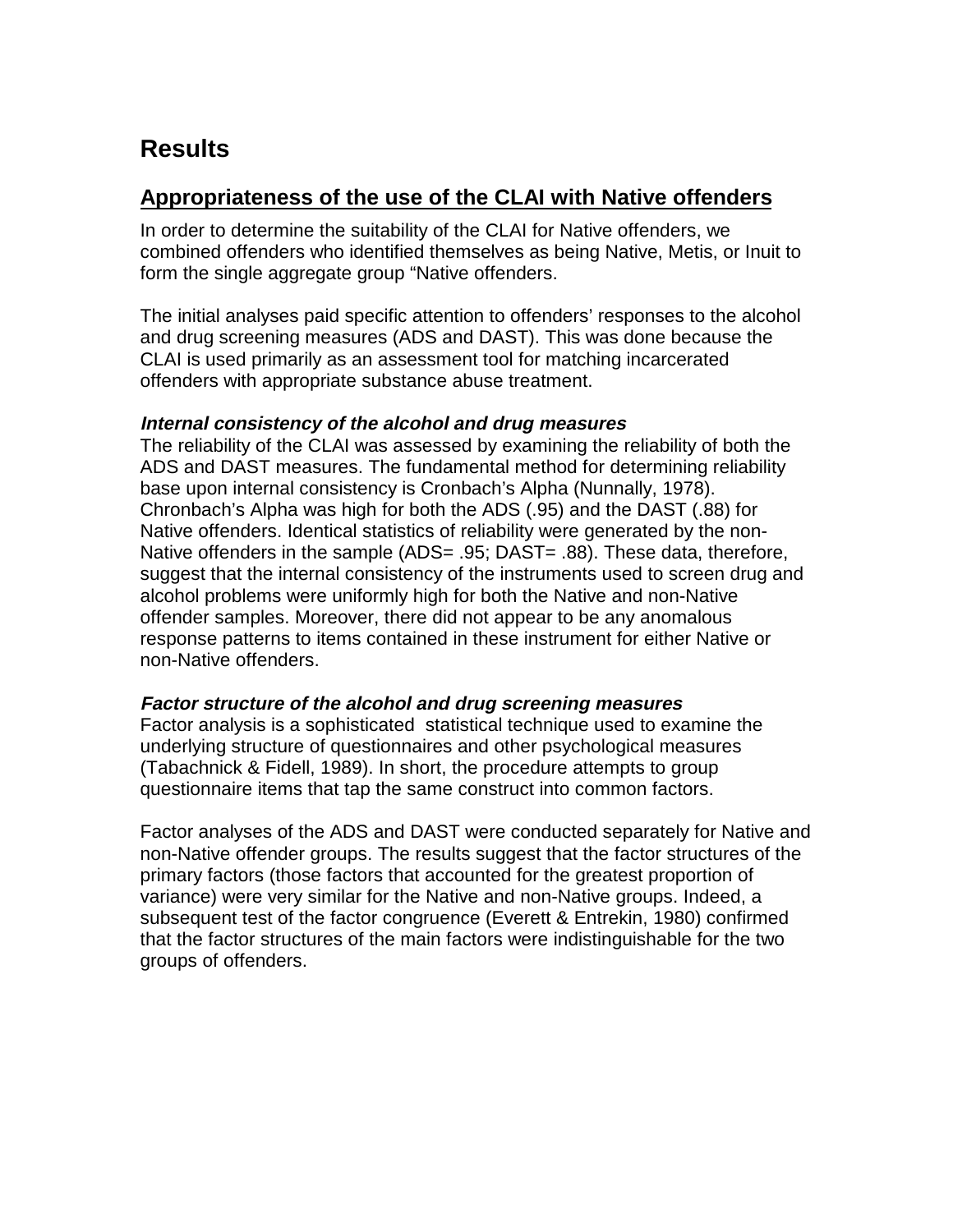#### **Client satisfaction measures**

The CLAI was also examined from the perspective of Native offenders who participated in the assessment. The results were very encouraging. Approximately 88% of the Native offenders liked doing the survey and almost 84% would encourage friends to do it. Further, although reading ability was not formally assessed, 91% of the Native offenders indicated that they understood the CLAI instructions and the individual items either "quite well" or "very well" and more than 94% reported that they found the survey "easy" or "only a little difficult" to complete using the computer format. In other words, fewer than 6% of the Native offenders had problems responding to the CLAI items.

#### **Summary**

The tests of internal consistency and the analyses of the factor structures of the ADS and DAST generated valid information for both Native and non-Native offenders. The findings support the conclusion that the CLAI accurately assesses the nature of the alcohol and drug problems of both Native and non-Native offenders. In addition, Native offenders appear to have had a positive experience in completing the CLAI.

Taken together, the results of the analyses conducted in this section suggest that the CLAI can be used reliably with Native offenders to produce results as accurate as those obtained for non-Native offenders. Accordingly, our tentative conclusion is that the CLAI is appropriate for use with Native offenders and that the results of the CLAI assessments provide meaningful and accurate information regarding the severity of Native offenders' substance abuse problems.

In the next section of this report, we examine the specific characteristics of substance abuse among Native offenders in more detail.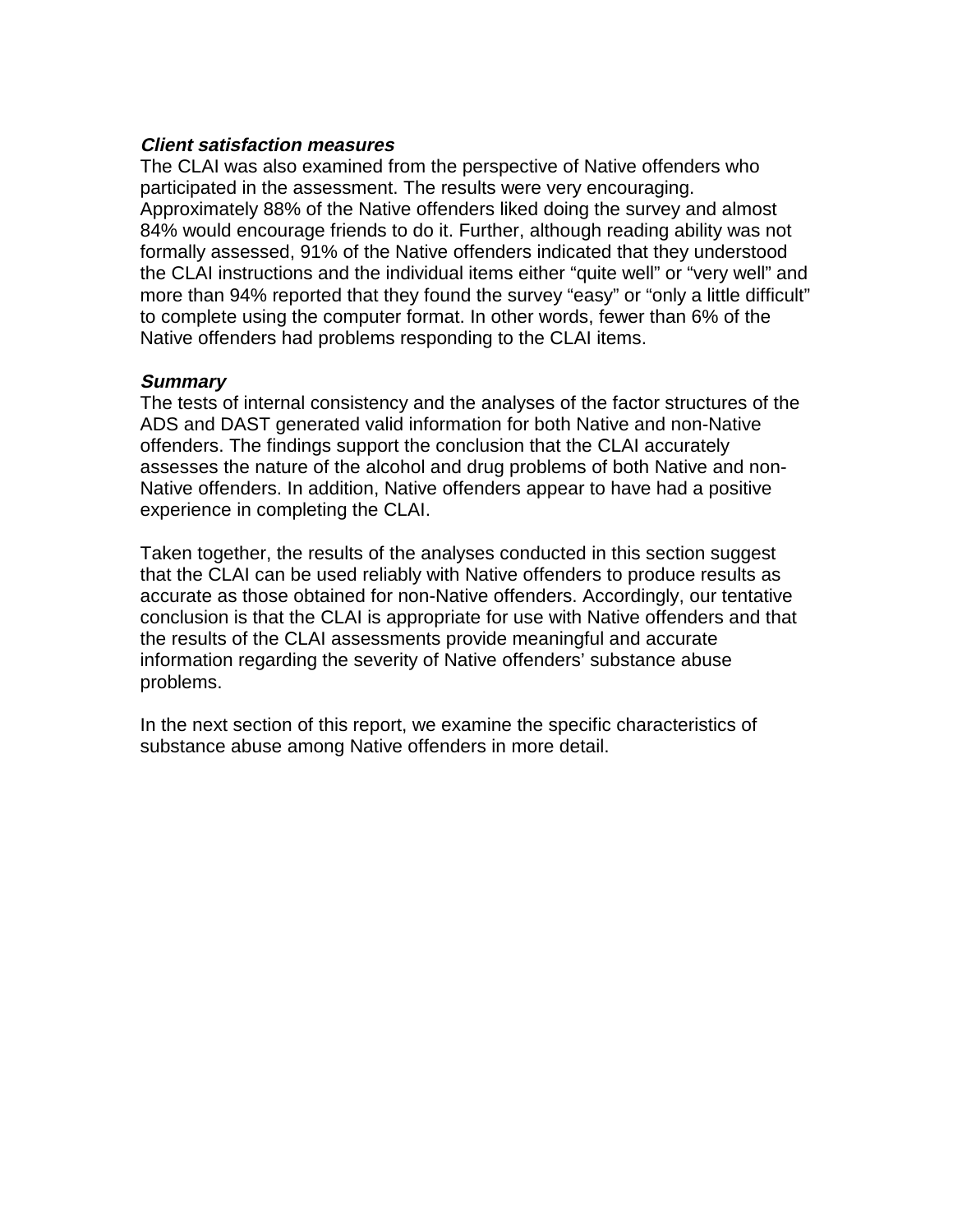### **The nature and severity of substance abuse among Native offenders**

#### **Alcohol use**

Approximately 26% of Native offenders in the sample (225 offenders) were assessed (using the ADA) as having no alcohol problem. More than 37% (320 offenders) evidenced low level problems with alcohol. About 19% (163 offenders) had moderate alcohol problems. Finally, about 17% (147 offenders) had severe alcohol problems (see figure 2).

Virtually every Native offender who completed the CLAI reported using alcohol at least once during their lifetime (almost 99%). While almost 60% of the offenders admitted that they used alcohol on a regular basis before the age of 18, regular use increased to 77% over the course of their lives. In the six months before arrest, slightly more than 40% of the Native offenders acknowledged drinking alcohol at least a few times each week and binge drinking occurred at least two or three times a month for almost half the Native offenders.

The use of rubbing alcohol and other alcohol-based liquids such as shaving lotion and cleaning fluid is another important area of concern (Egbert, Liese, Pwell & Reed, 1986). Approximately 6% of Native offenders in the sample reported using these alcohol substitutes at least once a week before age 18. This number increased to about 9% in the six month period prior to arrest.

As for awareness of the problem, just over 50% of the Native offenders acknowledged having a moderate or serious drinking problem and approximately 2 out of 3 felt they should cut down on their drinking. More than 65% of Native offenders worried about their drinking problem and almost 60% acknowledged needing help to stop or control their drinking.

Native offenders also disclosed personal problems that had resulted from drinking. For example, 45% of the offenders reported that their alcohol use was the cause of marital or family separation. Almost 55% reported squandering money on alcohol that was needed for basic necessities. In addition, alcohol use led to trouble at work or school for 40% of Native offenders.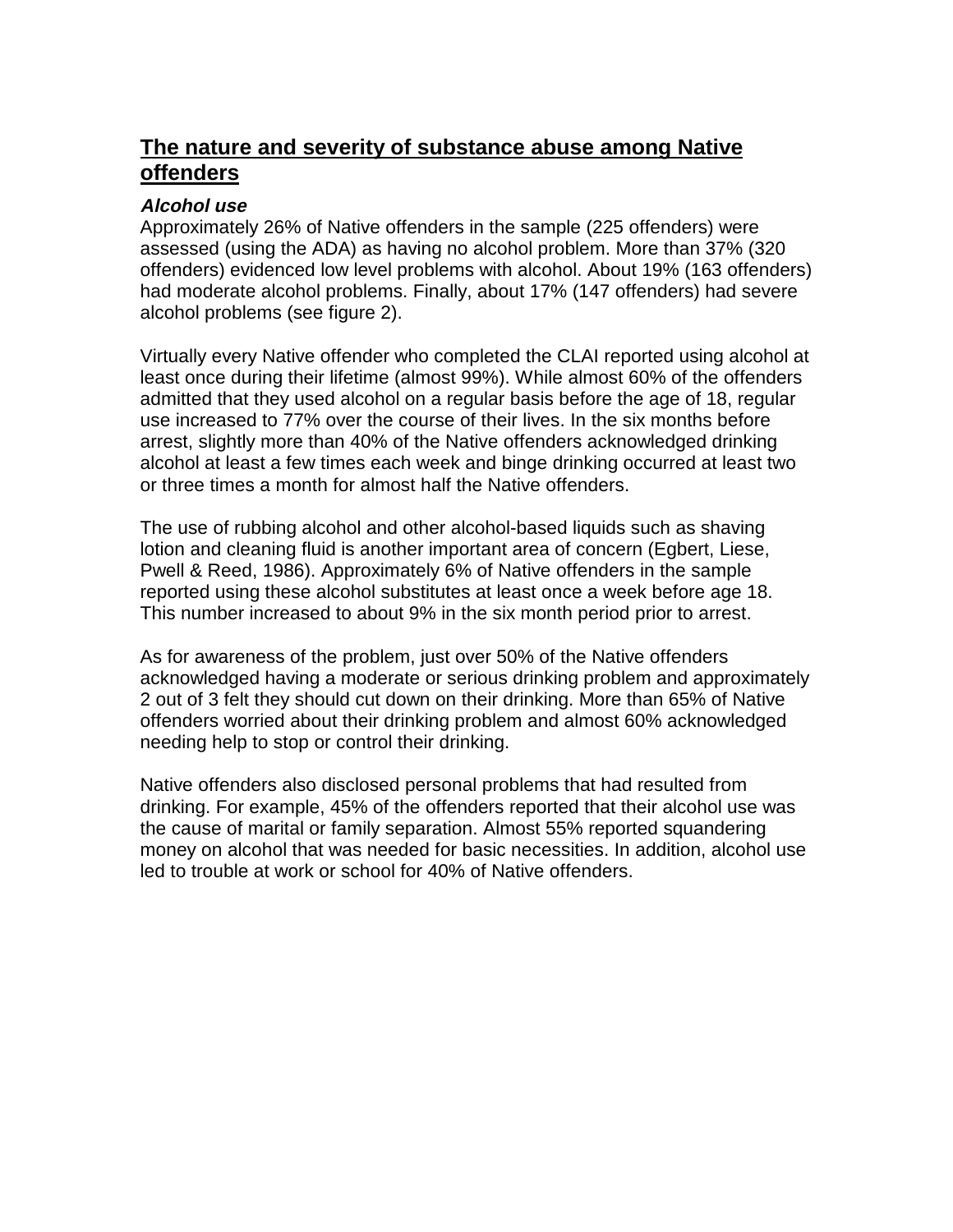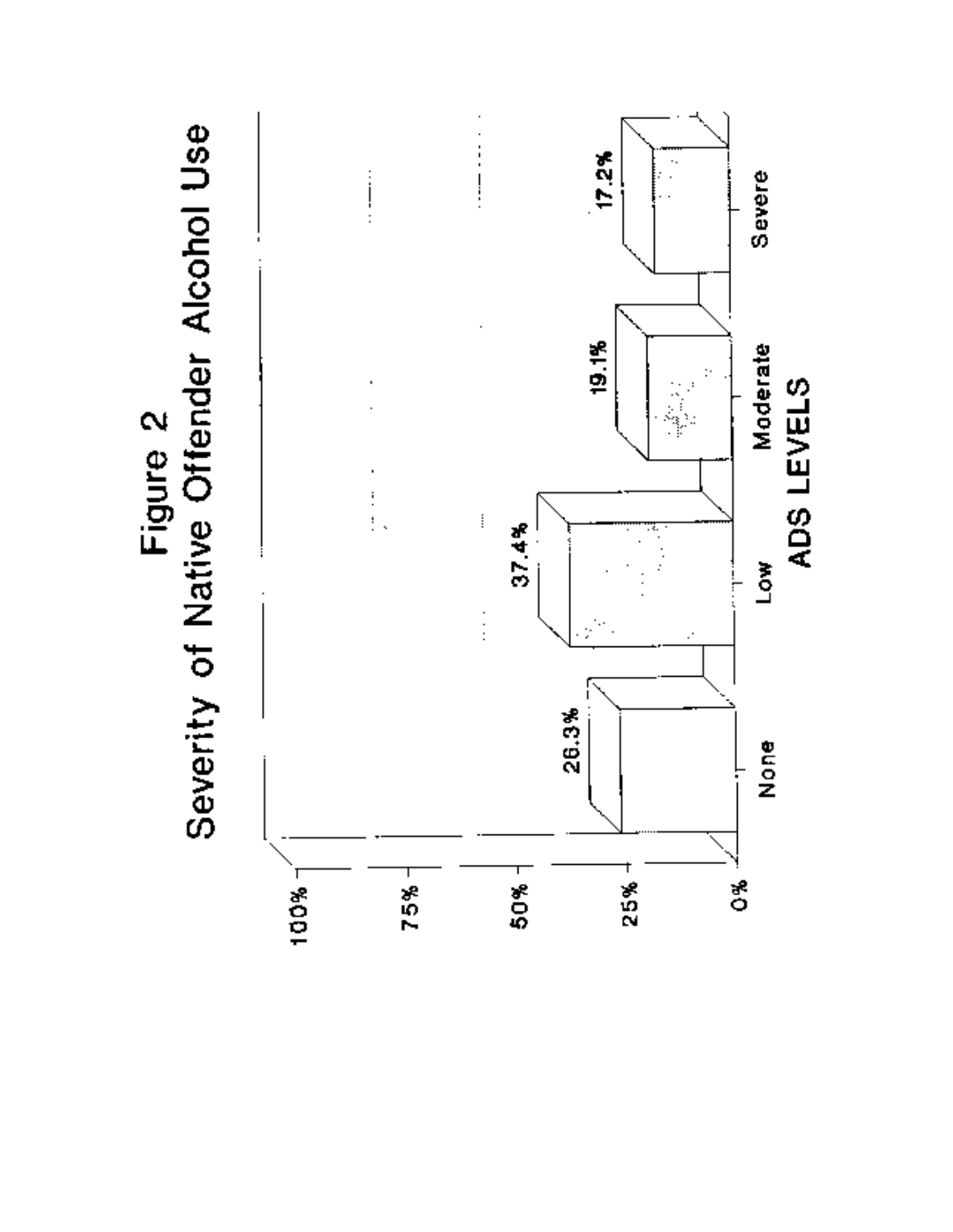Native offenders' drinking behaviour was clearly related to the severity of their drinking problem. For example, regular drinking over the course of a Native offender's life was associated with greater alcohol problems. In addition, an offender's level of intoxication while drinking during the six months before arrest was strongly associated with having an alcohol problem. The presence of an alcohol problem was also associated with getting drunk first thing in the morning during the six months before arrest.

Native offender perceptions of their drinking problems were also related to the severity of their problems. The presence of an alcohol problem was associated with the offender feeling bad of guilty about drinking, as well as feeling that they should cut down. Interestingly, offenders who exhibited problems with alcohol accurately recognized the severity of their problem when asked directly (see Figure 3): Native offenders identified as having increasingly more severe problems with alcohol (as categorized by the ADS) actually indicated having increasingly more serious alcohol problems. Native offenders with "moderate" to "severe" alcohol problems were also more likely to worry about their drinking than offenders with lesser or no alcohol problems. In addition, Native offenders with more severe problems with alcohol described themselves as people who need help to stop or control their drinking behaviour.

The ADS score measure was significantly correlated with other aspects of offenders' behaviour. For instance, increasing ADS scores were associated with the likelihood of engaging in interpersonal violence, familial discord, loss of friends, absenteeism from work or school, involvement with the legal system, accidents, hospitalization for alcohol related illnesses, squandering money, and seeking professional help for drinking. The ADS score was also elated to the number of past crimes committed by offenders while under the influence of alcohol at the time they committed crimes for which they were convicted.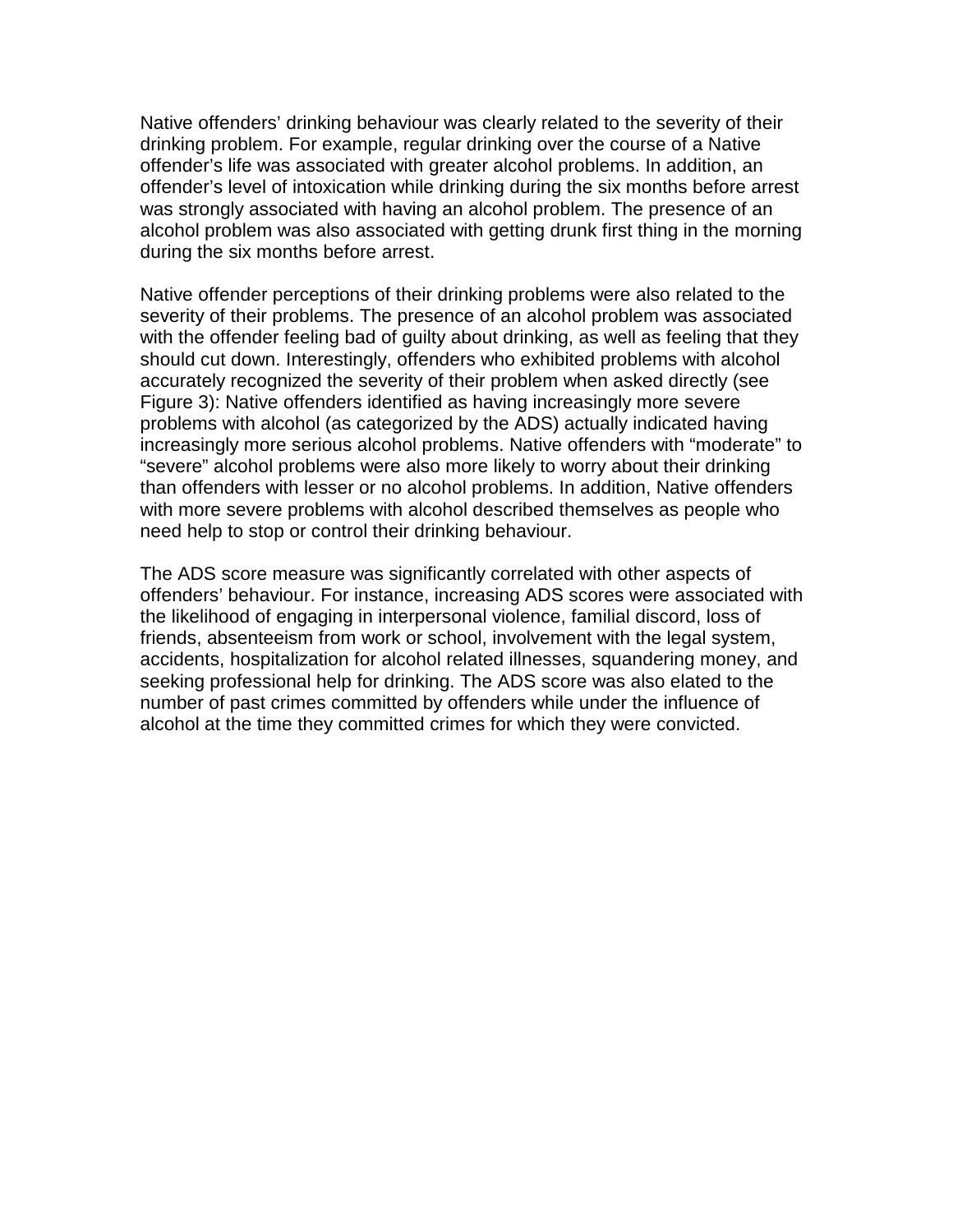

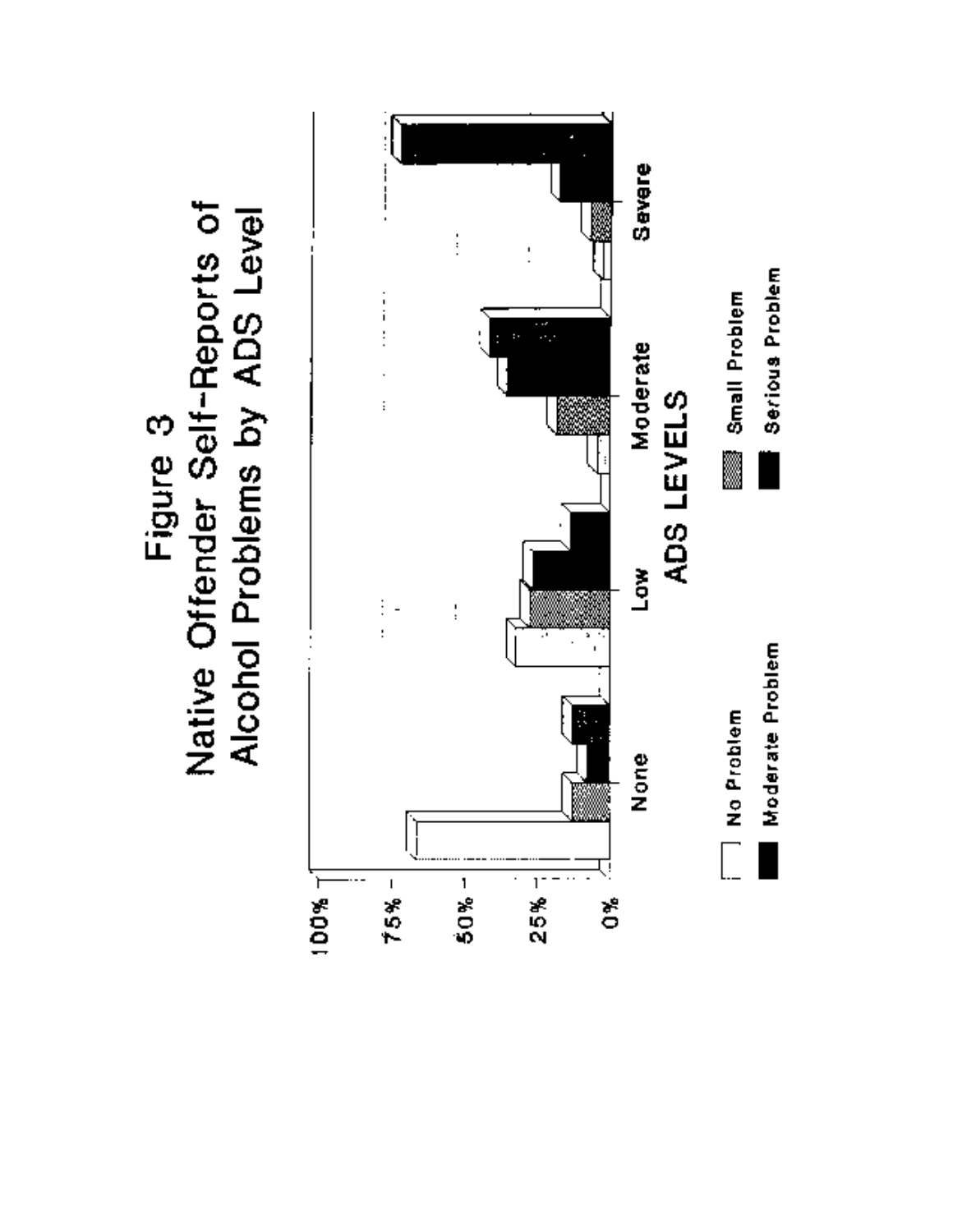#### **Drug Use**

Native offenders were categorized into one of four drug problem severity levels suing the DAST. Over 47% of the Native offenders (406 offenders) were assessed as having no drug problem. About 21% (177 offenders) had low level drug problems. More than 13% (166 offenders) had moderate drug problems. Finally, about 18% of the Native offenders (156 offenders) evidenced severe problems (see Figure 4).

Almost 89% of the Native offenders reported having used drugs at least once in their lives. About 65% of the Native offenders admitted regular use under the age of 18 as well as over the course of their life and more than half acknowledged using drugs at least once a month during the six months prior to their arrest.

The majority (79%) of Native offenders indicated that marijuana was the first drug they tried. Approximately 18% of the Native offenders admitted to sniffing glue or gas before the age of 18. About 57% of Native offenders reported engaging in drug binges at lest two or three times a month.

Slightly over 35% of the Native offenders admitted to having a moderate or serious drug problem, while almost 65% said that they had a low-level drug problem or no problem at all. Almost half of the Native offenders indicated that they worry somewhat or a great deal about their drug problem, but less than 40% reported that they need to stop or control their drug use.

Using drugs regularly over the course of their life was associated with Native offenders being categorized in a high DAST level. Not surprisingly, offenders with "moderate" to "severe" drug problems were more likely to have used drugs on the day of their offence than offenders with less severe drug problems. The extent to which an offender was under the influence of drugs on the day of the offence was also significantly associated with a severe drug problem.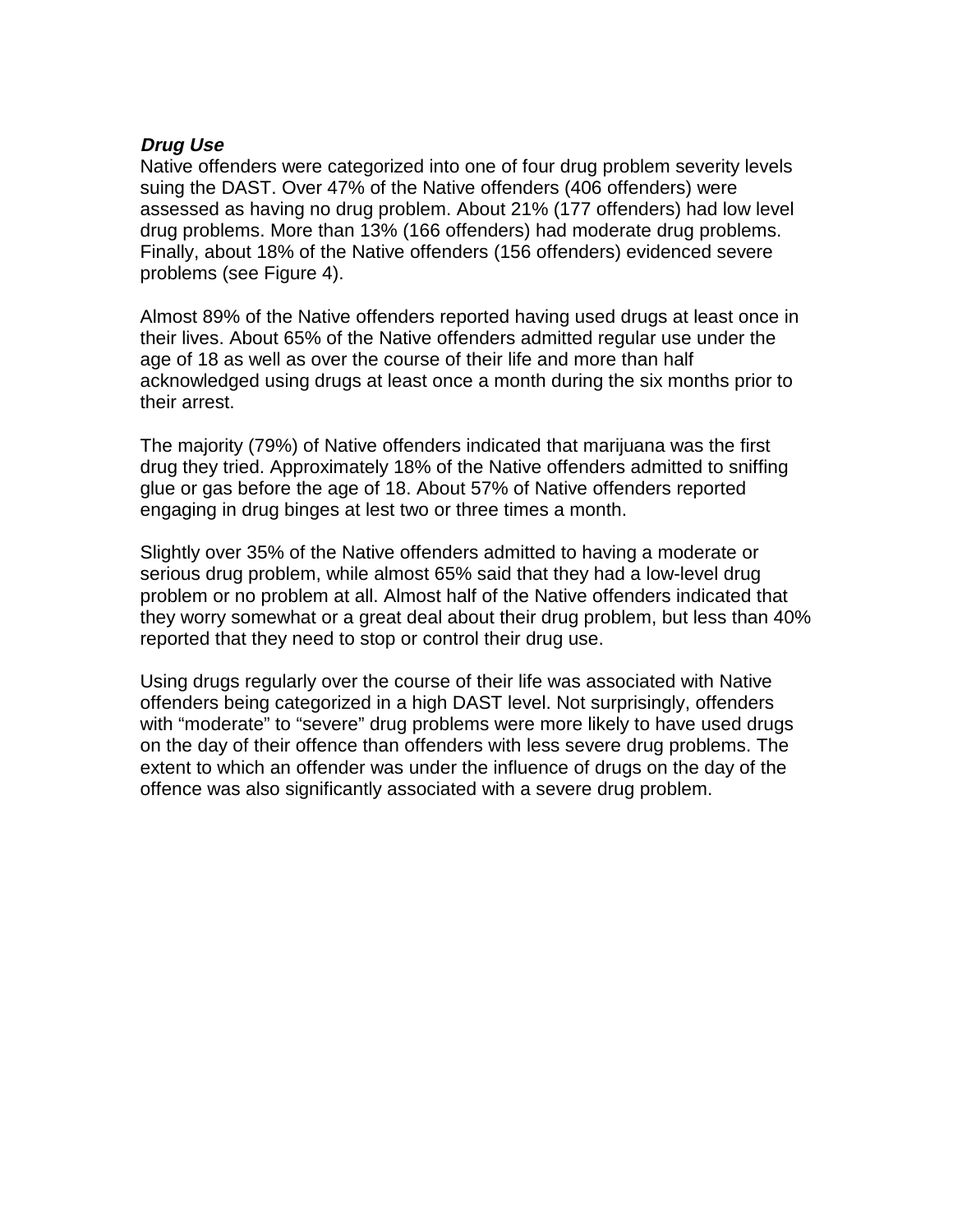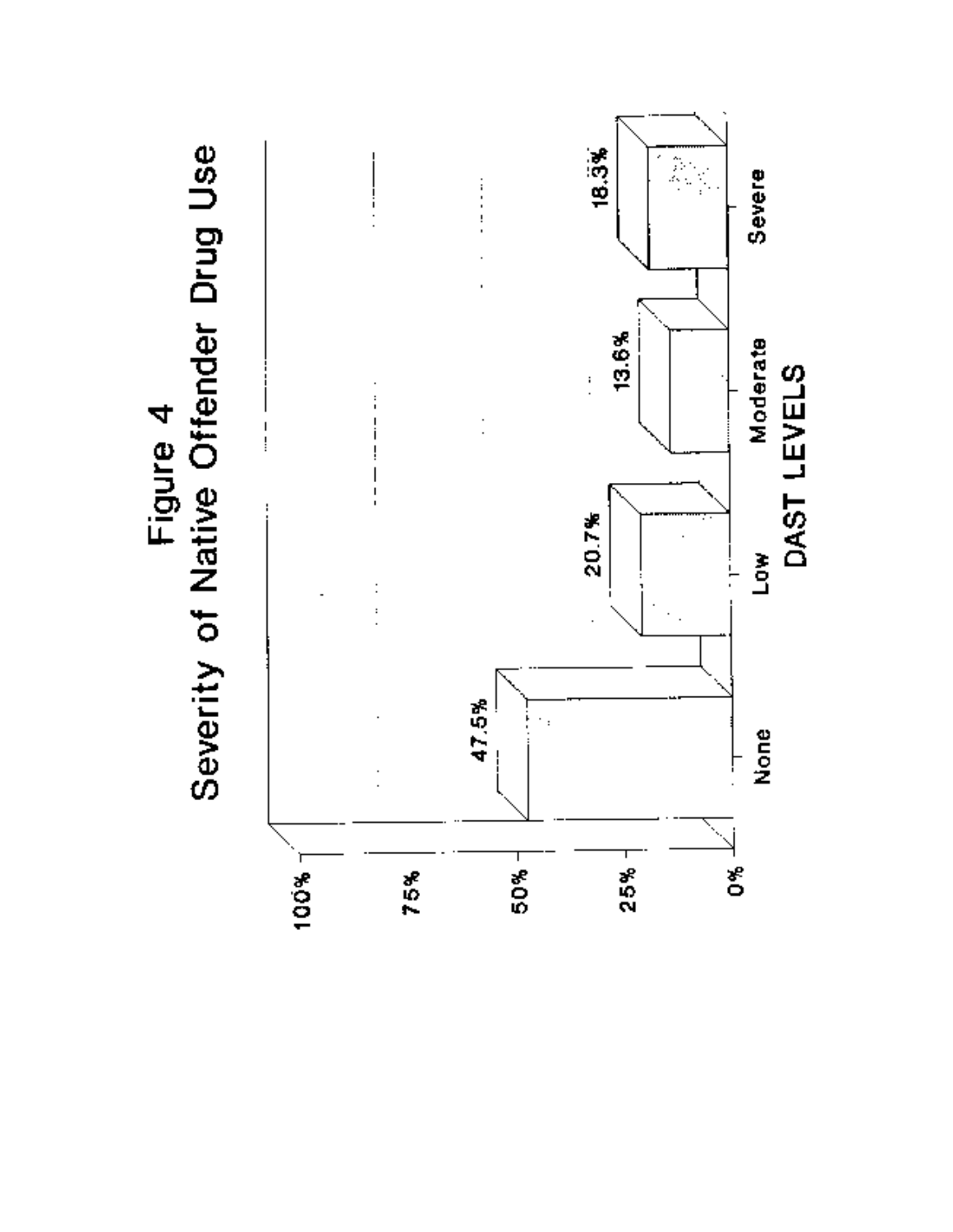In regard to attitudes towards drug use, offenders with more serious drug problems were more likely to report being worried about their drug use than offenders with less serious problems. Self-acknowledgment of a drug problem was also associated with actually having a drug problem. In addition, Native offenders with a drug problem were more likely to express a need for help to stop or control drug use than those without a drug problem.

The DAST score was significantly correlated with the frequency of a Native offender's use of certain kinds of drugs (i.e. cocaine, stimulants, opiates, sedatives, and tranquilizers). DAST score was also associated with the frequency of offender drug binges. In addition, this score was related to using drugs on the day of the crime for which the offender was sentenced, as well as being associated with the number of past crimes committed while under the influence of drugs.

Taken together, the correspondence between the severity of Native offender alcohol and drug problems and other CLAI items tapping into substance abuse behaviour lend additional support for the CLAI in terms of generating an accurate picture of Native offender substance abuse problems.

#### **Substance Abuse Problems and Treatment Intervention**

Offender substance abuse problems were categorized according to their highest score on either the ADS or DAST. Figure 5 indicates that about 82% of the Native offenders reported low level substance abuse problems or higher. Stated differently, about 4 out of 5 Native offenders evidenced substance abuse problems of sufficient severity to warrant formal intervention during incarceration. These findings suggest that more than 30% of Native offenders require low intensity programming, about 23% need moderate intensity treatment and almost 29% need intensive programming for substance abuse.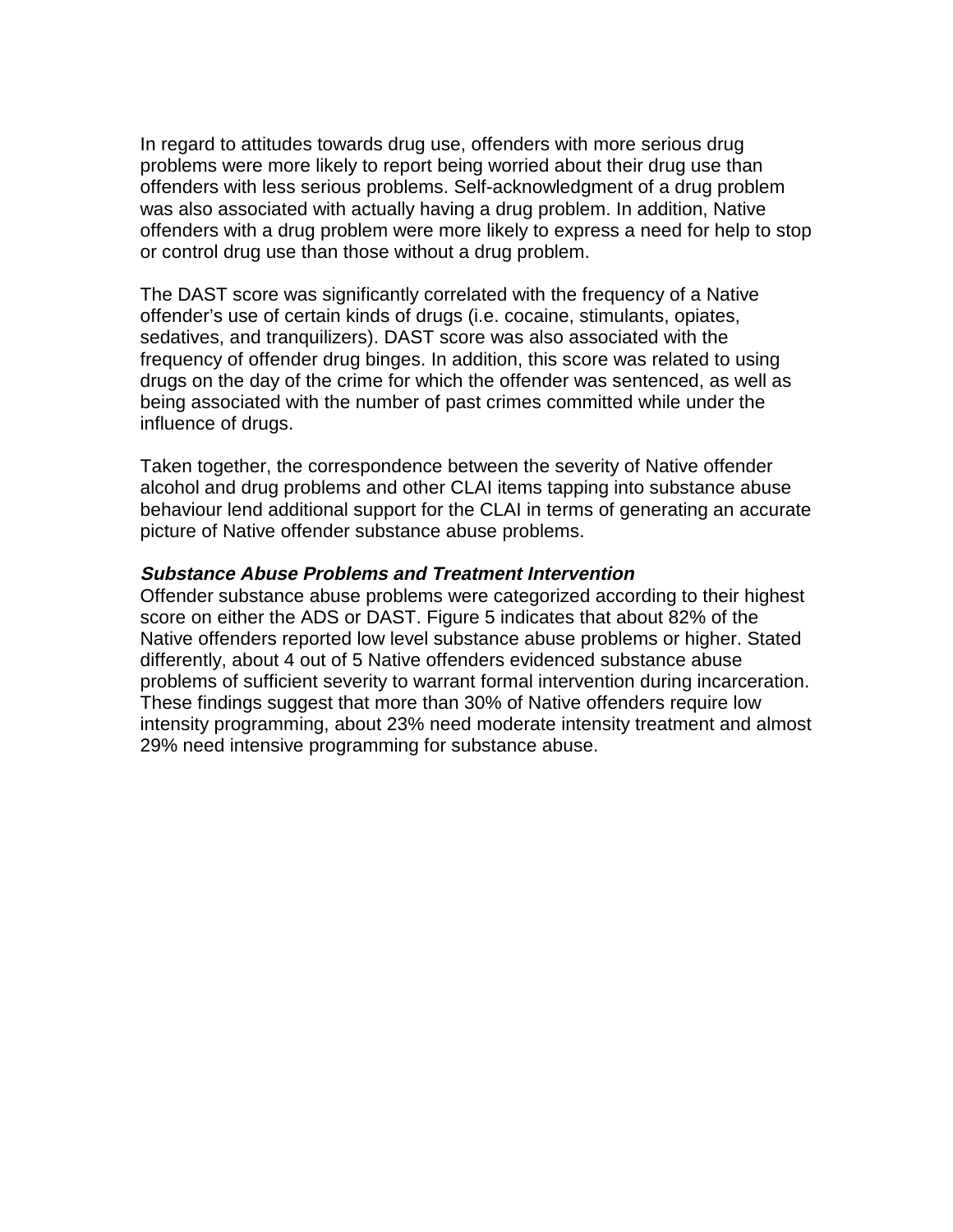Combined Alcohol and Drug Problems Severity of Native Offender Figure 5

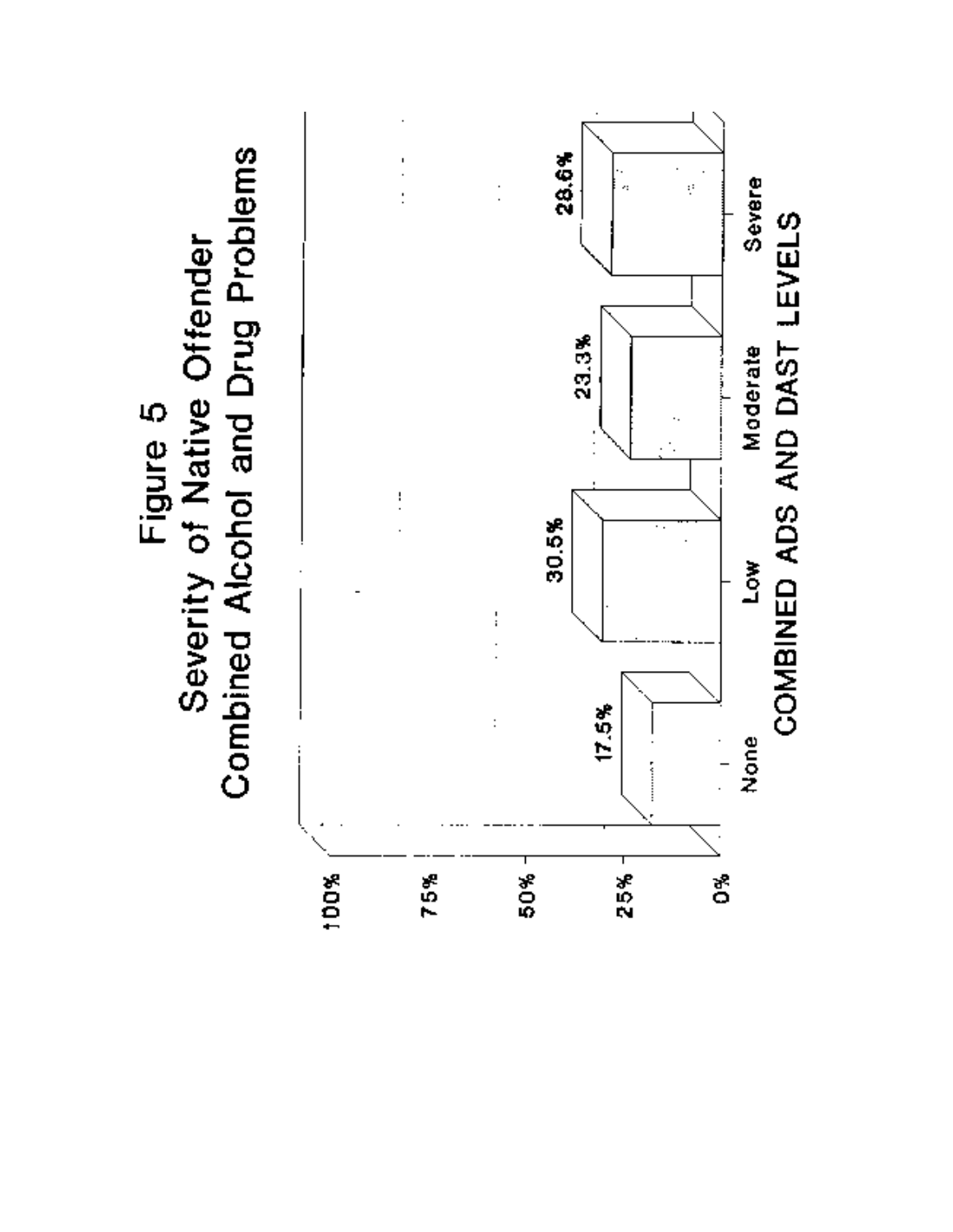#### **Substance abuse and criminal behaviour**

On average, Native offenders were just slightly older than 15 at the time of their first conviction. When asked about their previous criminal activity, half of them admitted being under the influence of alcohol "most" or "all of the times" they had engaged in criminal activities. Similarly, over 45% indicated that they were under the influence of drugs "most" or "all of the time" while committing crime; almost 66% acknowledged that they need help to stop committing crime.

More than 75% of the Native offenders in the sample indicated that they used substances on the day of the offence form which they were sentenced. Of these offenders, 12% used drugs, 53% used alcohol, and 34% used both drugs and alcohol. It is noteworthy to point out that Native offenders were more likely to use alcohol or a combination of alcohol and drugs than simply drugs alone. This finding is similar to those presented in a study by Robinson, et al (1991) which pooled data generated by Native and non-Native offenders. In addition, they reported that the majority of offenders said they would not have committed the offence had they not been under the influence of drugs (77%), alcohol (86%), or both (88%).

#### **Previous substance abuse treatment**

Almost 70% of Native offenders reported that they had previously participated in a substance abuse program. Of these offenders, more than 85% reported that their previous treatment had been either "somewhat helpful" or "very helpful". Almost 98% of the Native offenders who thought that they needed help for substance abuse problems said they would volunteer for a substance abuse program again if treatment was made available to them.

#### **Motivation for treatment**

More than 75% of the Native offenders agreed that an institutional treatment program would help them quit substance abuse, and almost 80% expressed an interest in participating in such a program. Over 85% of Native offenders reported that they would like to quit drugs completely, while just under 15% said that they wanted to learn to control their drug use. On the other hand, approximately three out of four indicated that they would like to quit drinking, while about one in four reported that their aim was to control their drinking.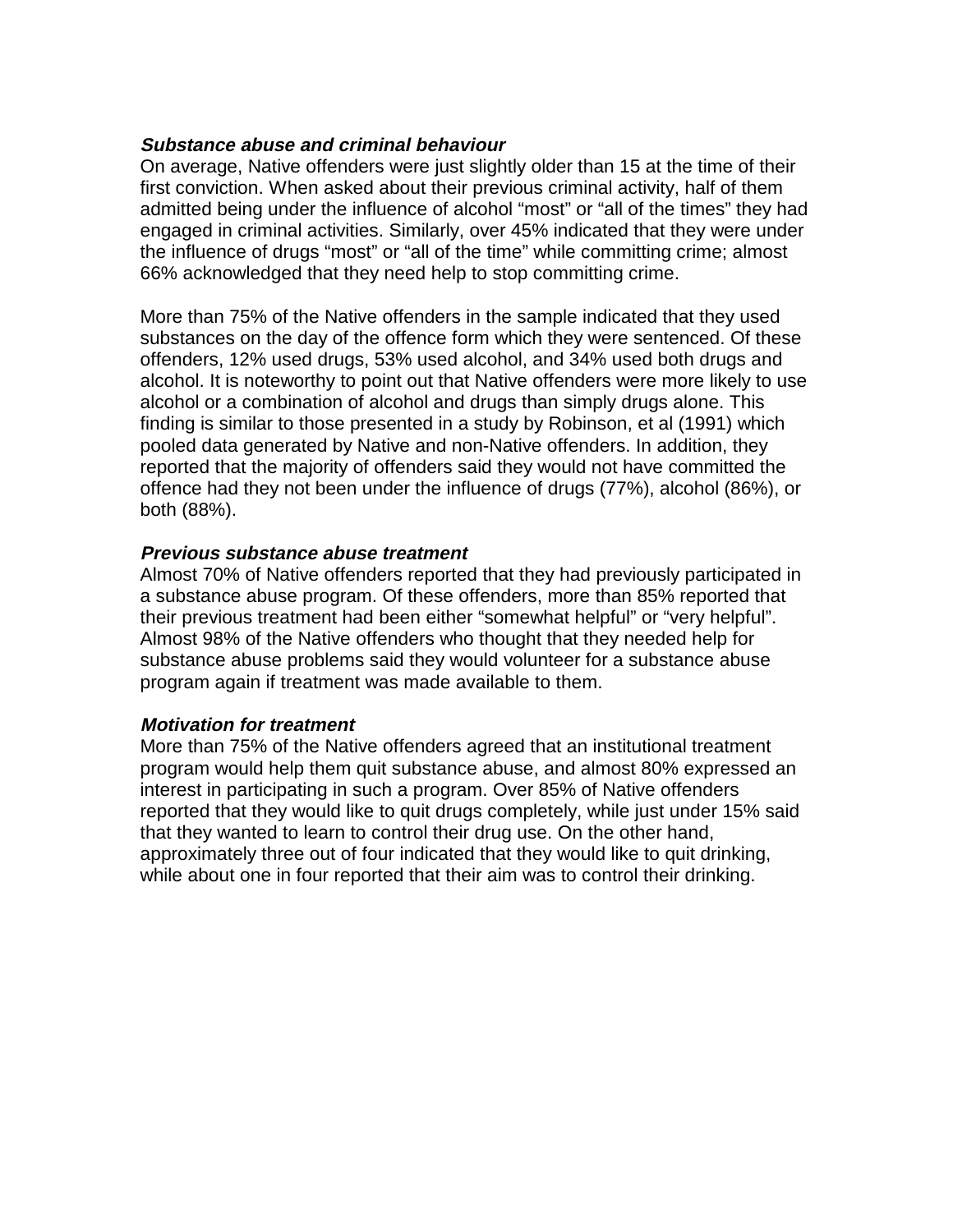## **Comparing Native and Non-Native Offenders**

In this section, we explain potential differences between Native and non-native offenders on selected variables relating to substance abuse. In order to do so, we paired the native offenders in the sample with a matched group of non-Native offenders on a number of key characteristics. The purpose of matching offenders is to control for possible differences between the two groups that may be accounted for by other factors (e.g., age, education level, etc.).

Native offenders who completed the CLAI were matched with non-Native offenders on the following characteristics: 1) gender; 2) age; 3) marital status; 4) region of Canada in which they were incarcerated (Atlantic, Quebec, Ontario, Prairies, or Pacific); 5) education level; 6) whether or not they had been previously been found guilty of a crime; and 7) whether or not they had been employed during the six months prior to arrest. It is important to point out that the matched group labeled "non-Native" included Caucasian (85.8%), Afro-Canadian (5.4%), and Asian (2.3%) offenders, as well as offenders from other ethnic and racial backgrounds (6.4%). The resulting matched group consisted of 606 Native and 606 non-Native offenders.

#### **Alcohol use**

Significant differences emerged when the two offender groups were classified as either having or not having a problem with alcohol. For instance, 56.9% of offenders in the non-Native group reported an alcohol problem as opposed to 74.7% of the offenders in the Native group. Further, when offenders were classified according to the severity of their alcohol problem, 19.3% of Native offenders had a moderate alcohol problem and 18.3% of Native offenders had a severe problem, as compared to the non-Native group totals of 8.8% and 7.4% (see figure 6).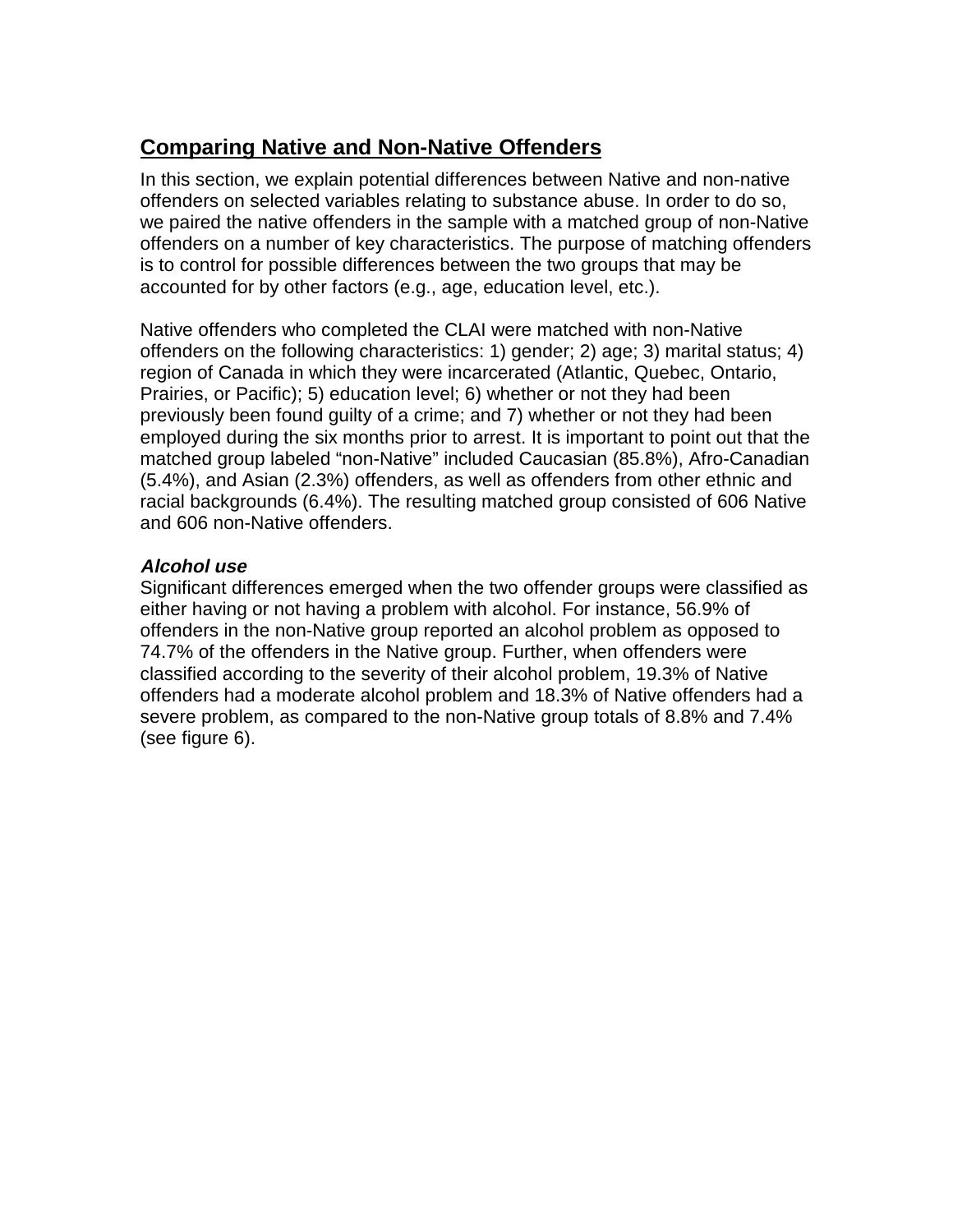

Figure 6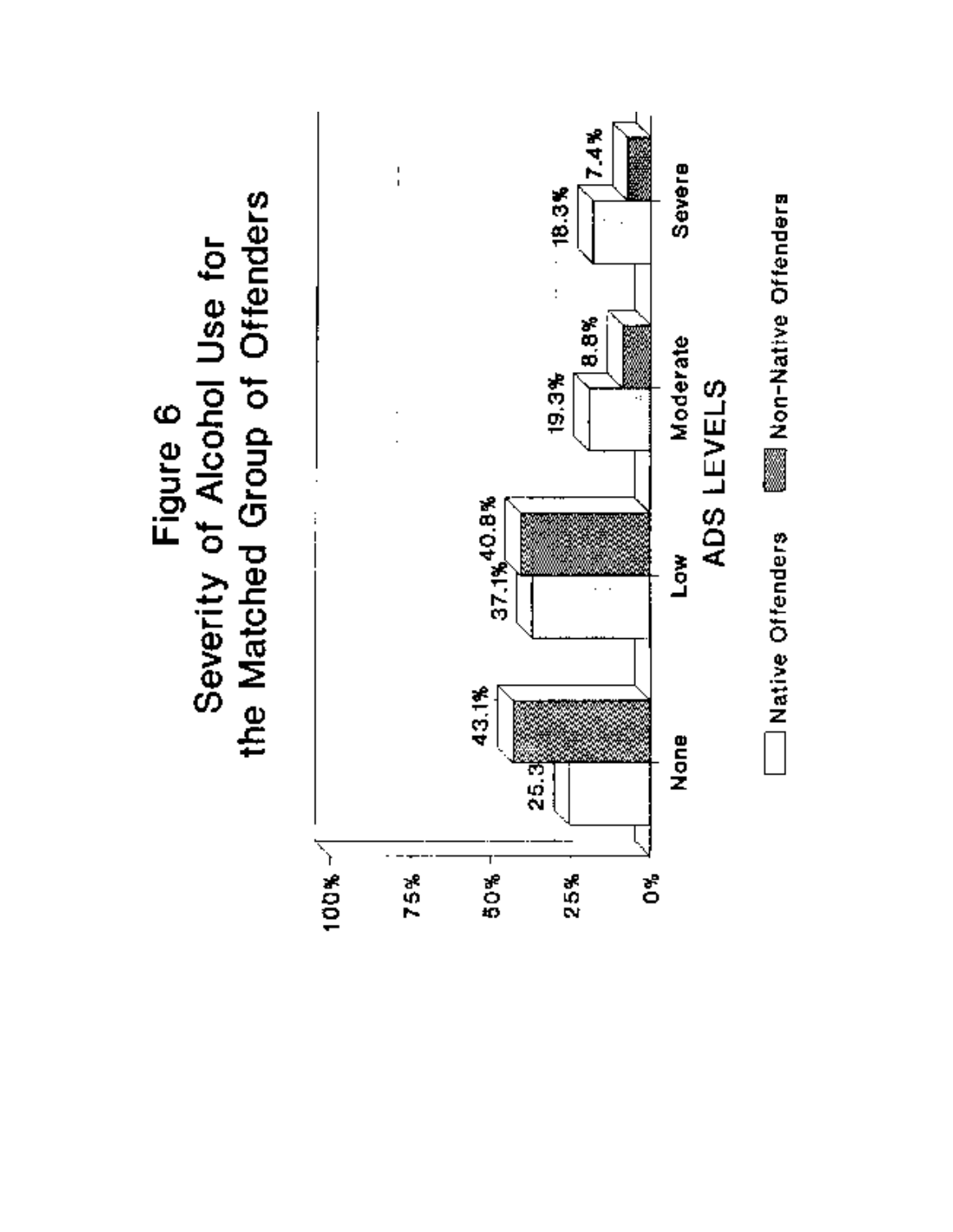Differences also emerged between the two groups as to their drinking behaviour. For example, Native offenders engaged in binge drinking more often than non-Native offenders during the six months before arrest. Further, Native offenders not only become involved in more physical violence while drinking, but also become involved with the law more frequently while under the influence of alcohol. As compared with non-Native offenders, Native offenders were more likely to report spending too much money while drinking.

When asked to indicate how often blackouts occurred as the result of drinking, Native offenders reported more occurrences of blackouts of longer duration than non-Native offenders. Native offenders also reported drinking to unconsciousness more than twice as often as non-Native offenders. Six months before arrest more Native than non-Native offenders acknowledged being unsuccessful at reducing their alcohol intake.

However, there were no differences in the number of Native and non-Native offenders using alcohol substitutes. For example, the consumption of rubbing alcohol or shaving lotion was no more frequent for Native than non-Native offenders.

The matched sample did uncover differences in offender attitudes towards alcohol use. For example, a greater number of Naive offenders than non-Native offenders felt they had a severe drinking problem (see Figure 7). Native offenders also felt more guilty and worried more about their drinking than non-Native offenders. More Native than non-Native offenders felt that they should cut down on their drinking. In addition, Native offenders were more likely to indicate that they needed help to stop or control their drinking. We also found that more Native than non-Native offenders who exhibited moderate alcohol use indicated that they had returned to heavy drinking after a period of abstinence.

As detailed earlier, Native offenders evidenced more problems with alcohol than non-Native offenders and the differences in the severity of alcohol problems between native and non-Native offenders suggests the existence of different patterns of alcohol use between the two groups. However, these differences do not indicate that the CLAI is problematic for measuring alcohol problems in Native offenders. Rather, these results reflect genuine differences in drinking behaviour between the two offender groups.

#### **Drug use**

When offenders were categorized as having either a drug problem or no problem with drugs, there were no significant differences between the proportion of Native and non-Native offenders. Further, when we examined the severity of offender drug problems we found virtually identical proportions of offenders from the Native and non-Native groups in each severity level (see Figure 8).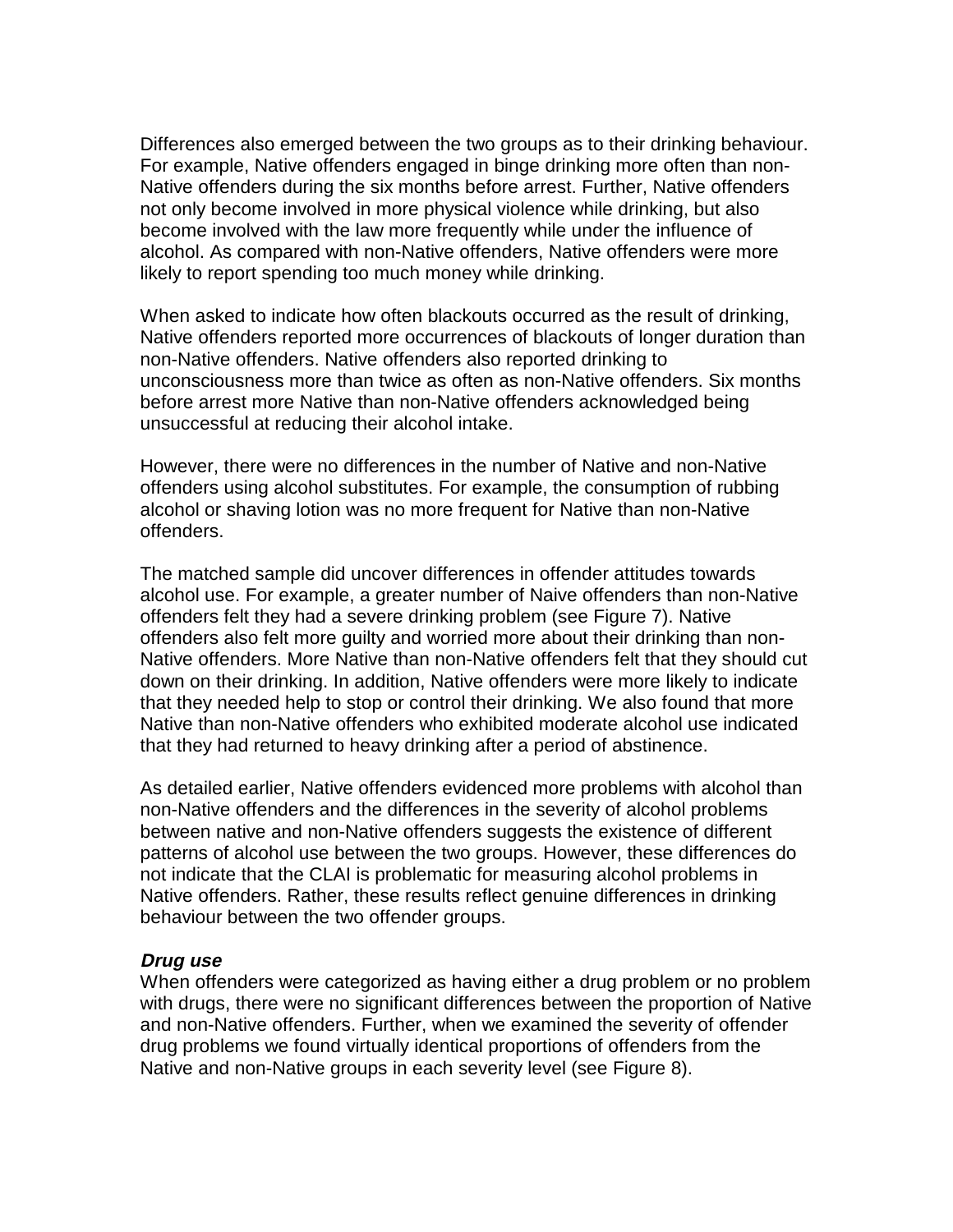The same proportion of Native and non-Native offenders used drugs on a regular basis. Both groups were also equally likely to consume drugs in bouts or binges, to experience employment problems due to drugs, and to engage in illegal activities in order to obtain drugs. Finally, there were no differences in the extent to which offenders worried about their drug use, the extent to which they believed they needed help to stop or control their drug use.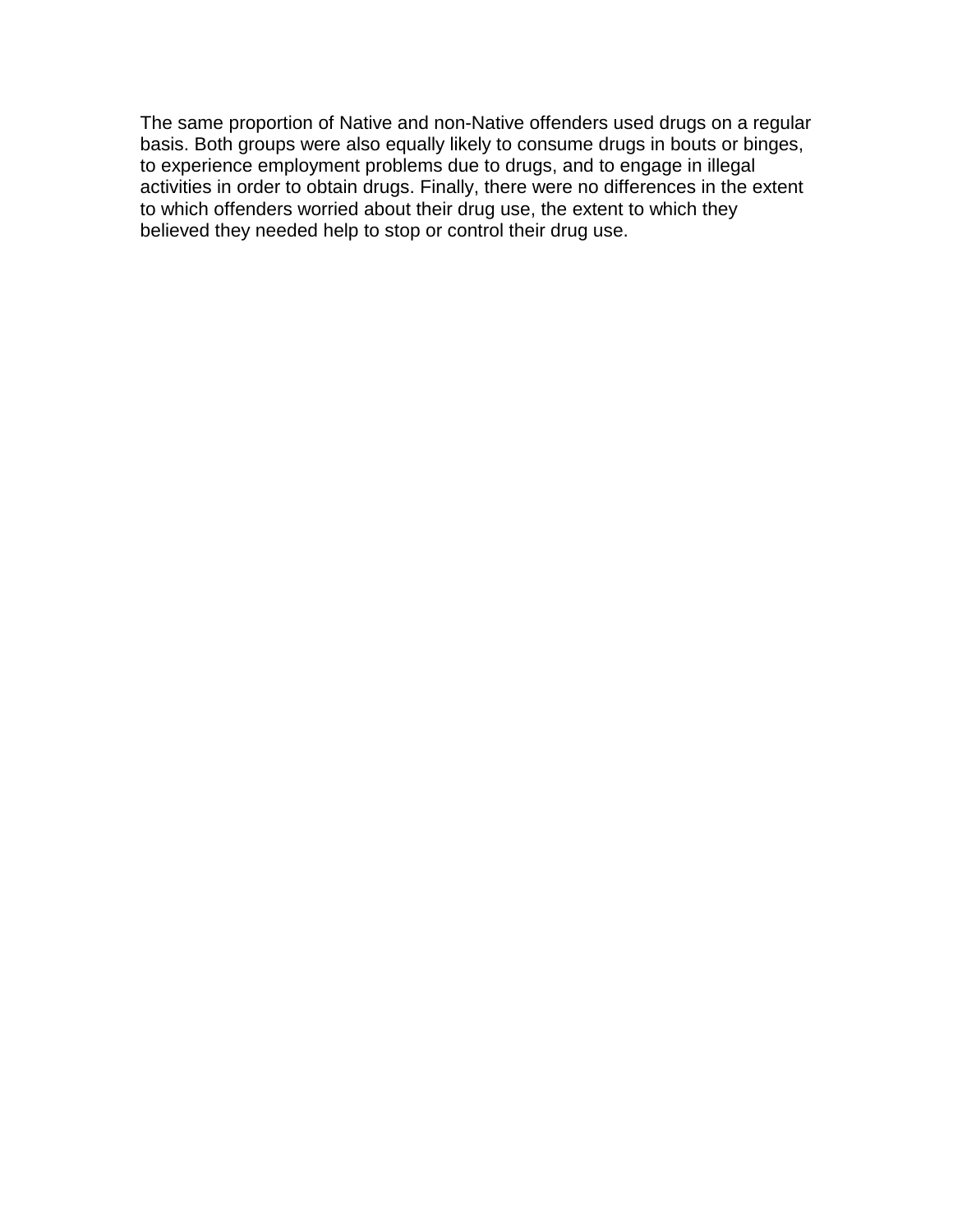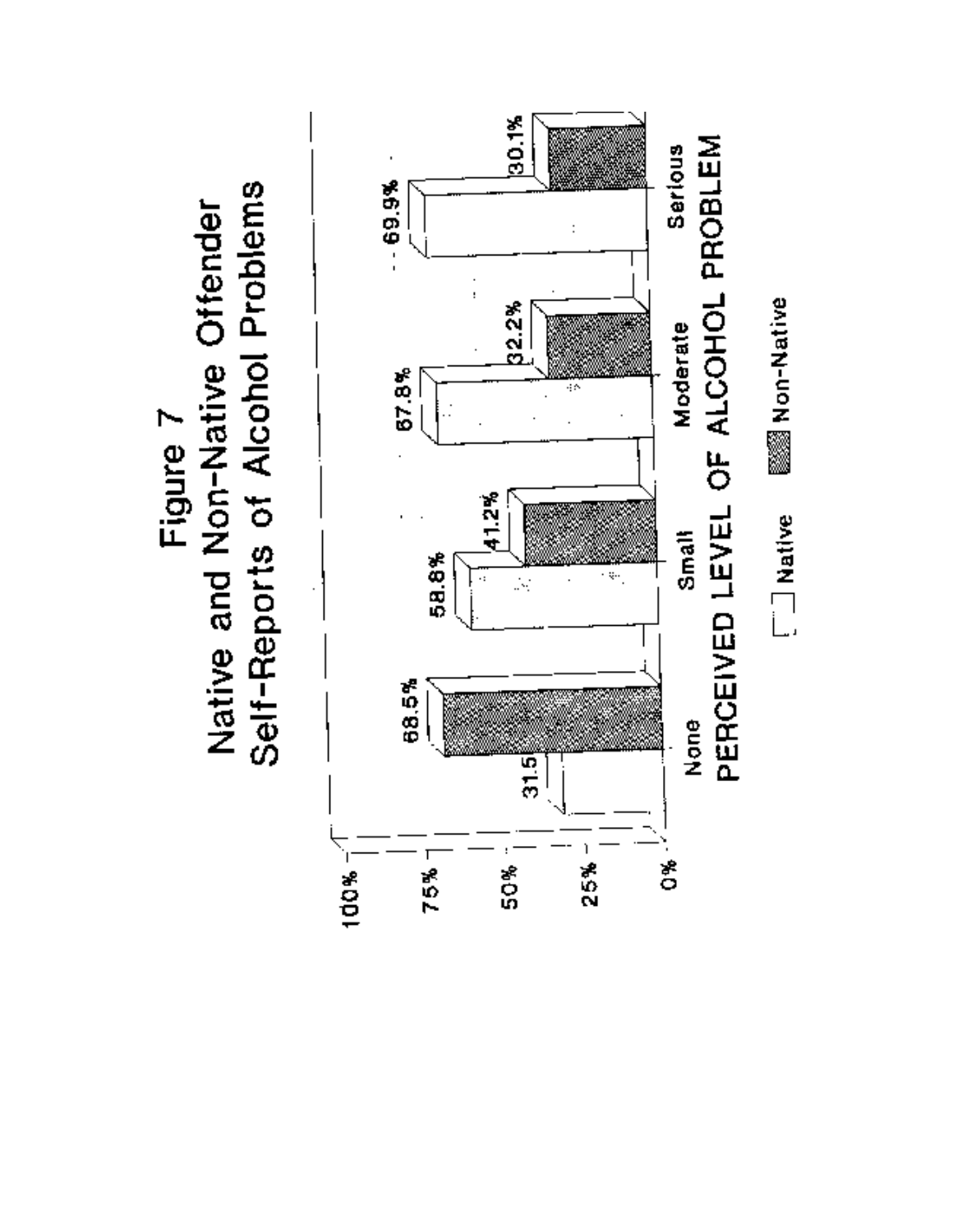

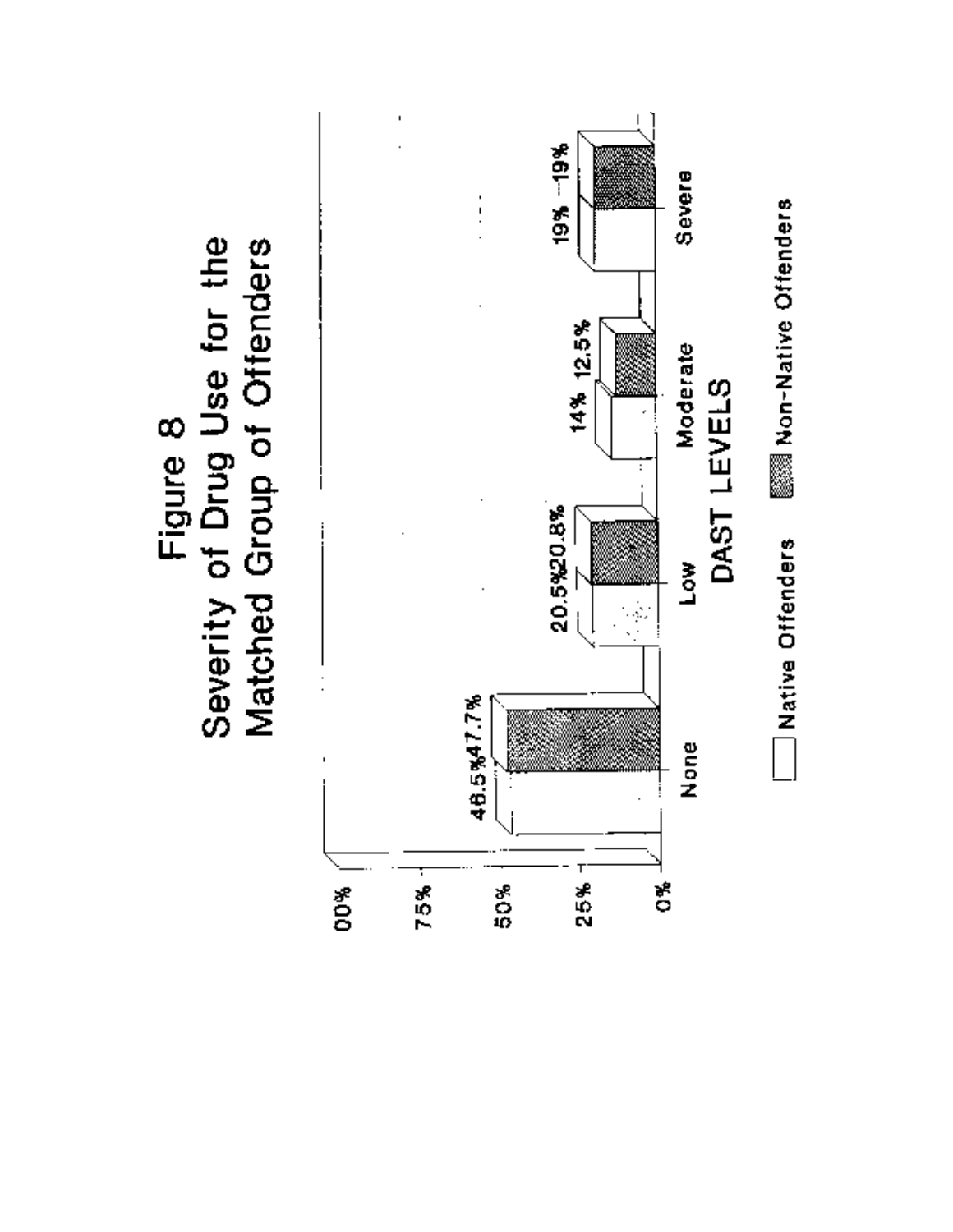#### **Combined drug and alcohol use**

There were no substantive differences between the Native and non-Native offender groups when they were classified according to their highest score on either the ADS or DAST (see Figure 9).

Native and non-Native offenders were grouped according to whether they had solely an alcohol problem, solely a drug problem, a combined alcohol/drug problem, or no problem with either alcohol or drugs. In general, more Native than non-Native offenders had a problem with alcohol or a combined problem with drugs and alcohol, whereas more non-Native offenders had a problem with drugs or no problem at all (see Figure 10).

#### **Attitudes toward substance abuse treatment**

Native and non-Native offenders were equally willing to participate in substance abuse programming. The vast majority of both Native and non-Native offenders reported that they would volunteer to participate in a substance abuse treatment program. Native and non-Native offenders were also equivalent in their belief that treatment would help them quit abusing alcohol and drugs. Both groups expressed the same desire to quit abusing alcohol and drugs after release and acknowledged that they will need help with their substance abuse problems after release.

#### **Differences in criminal behaviour**

Native offenders were slightly younger (average age = 15.2) than non-Native offenders (average age 16.9) at the time they first became involved in illegal activities. Similarly, Native offenders received their first conviction at a younger age (average age = 15.4 years) than non-Native offenders (average age 16.7 years). Finally, Native offenders were significantly more likely than non-Native offenders to engage in criminal activities while under the influence of alcohol.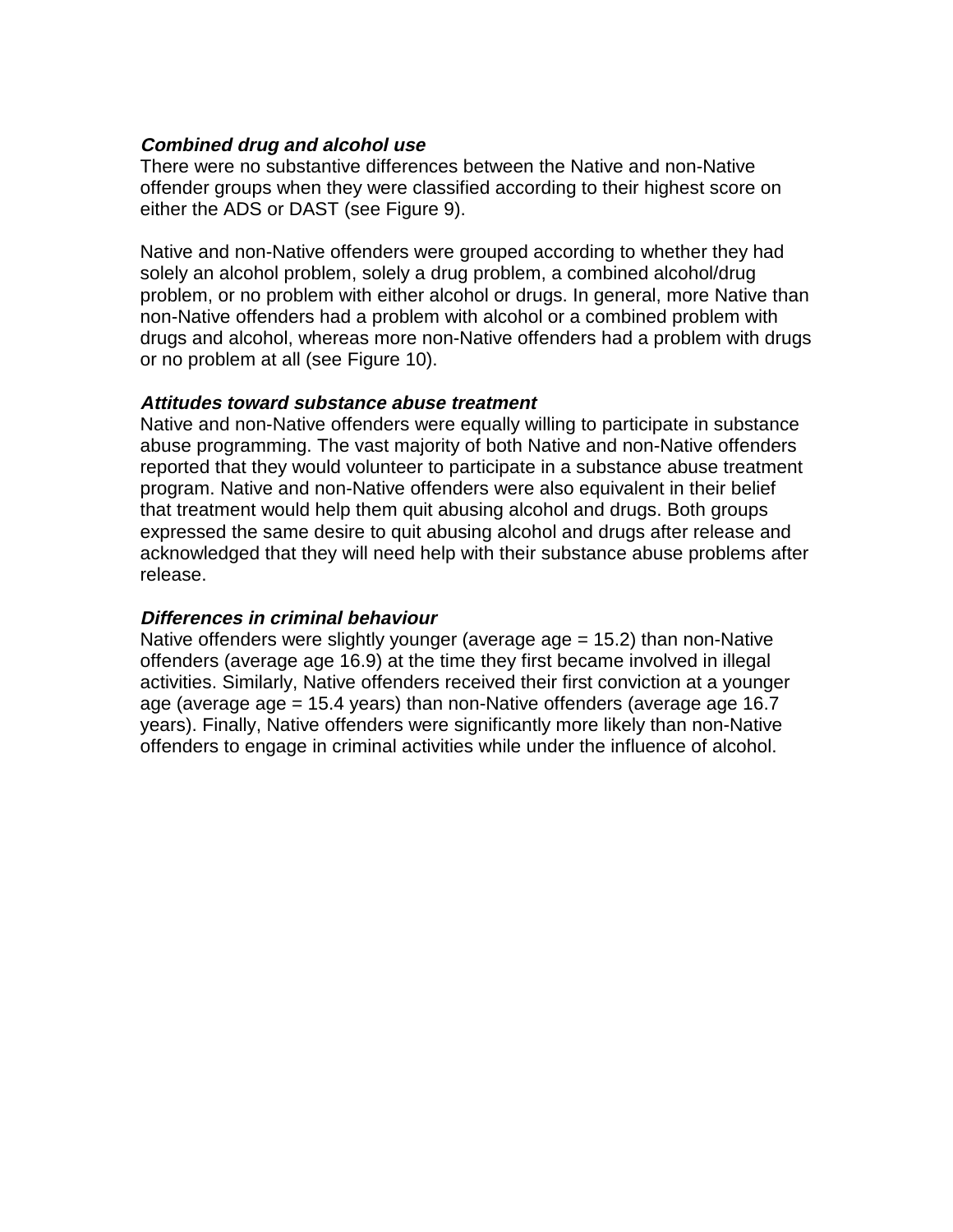Problems for the Matched Offender Sample Severity of Combined Alcohol and Drug Figure 9

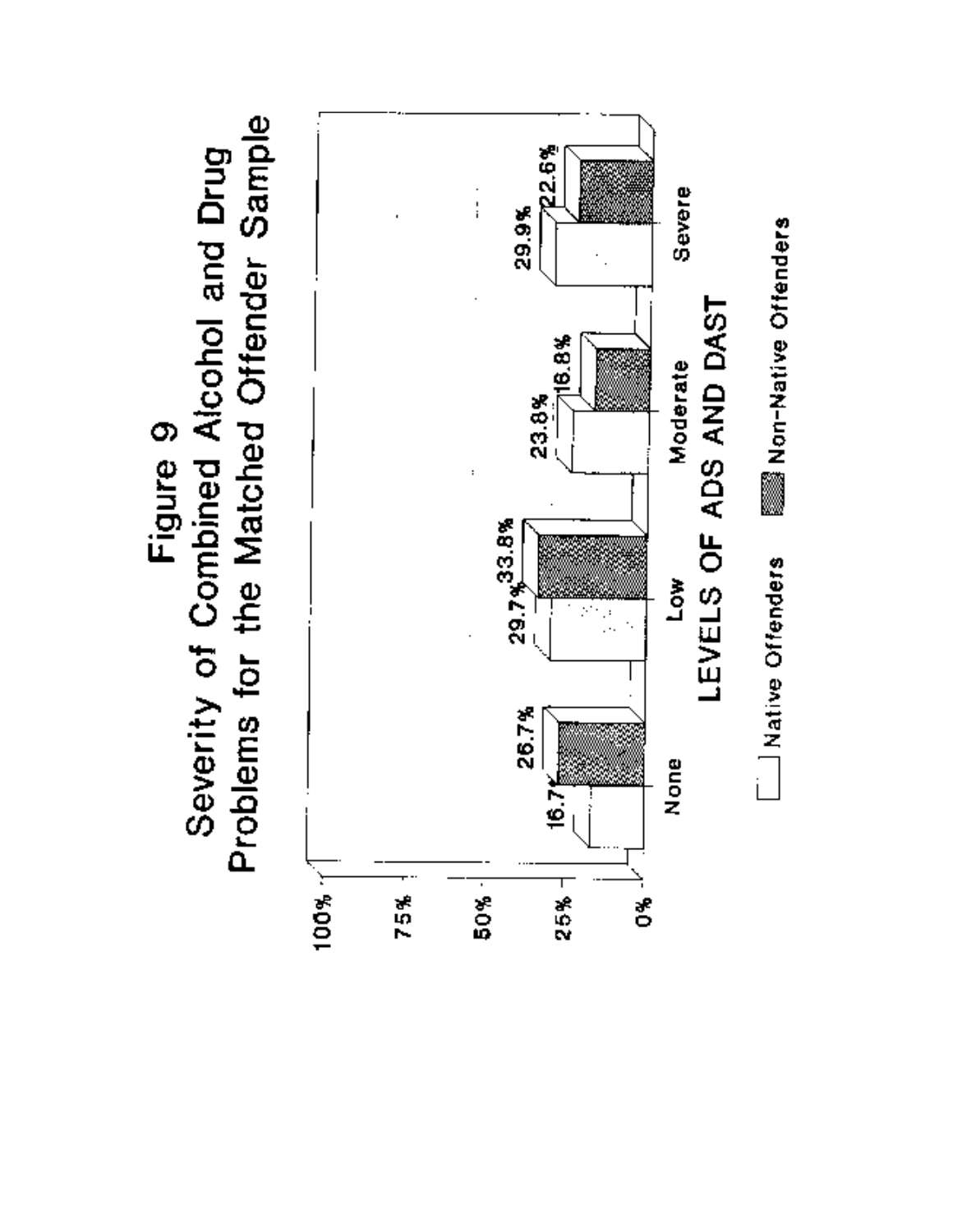Presence of Alcohol and Drug Problems in Native and Non-Native Offenders Figure 10

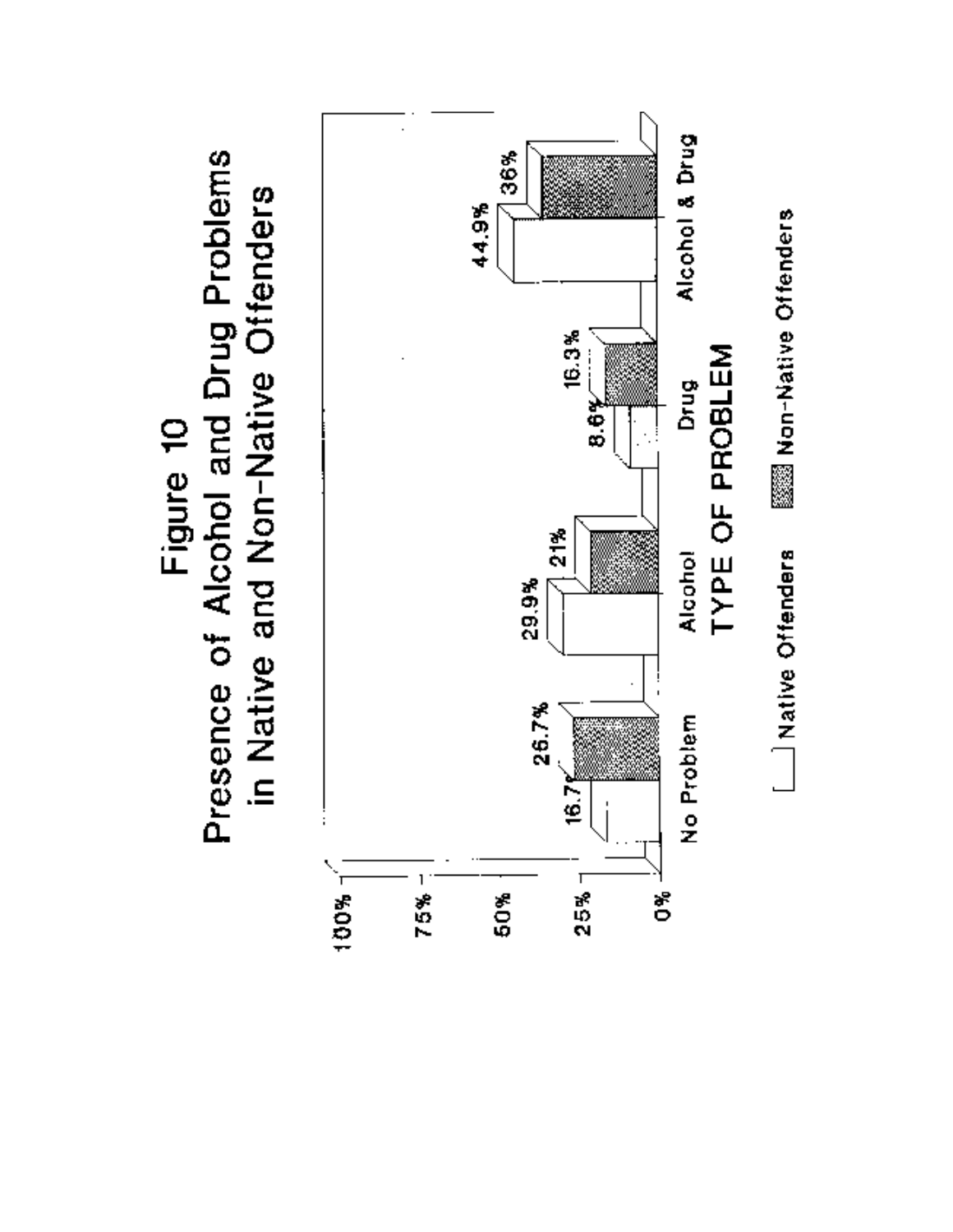#### **Client satisfaction**

Native and non-Native offenders responded similarly to each of the client satisfaction measures. Indeed, both groups indicated that they understood the CLAI instructions and feedback and that they enjoyed doing the survey.

## **Substance abuse problems of Native and Non-Native female offenders**

The final section examines potential differences between the 21 Native and 127 non-Native female offenders on selected variables relating to substance abuse.

## **Alcohol Use**

There were significant differences between the two female offender groups when they were classified as either having or not having a problem with alcohol. For example, 48% of the non-Native group evidenced an alcohol problem compared to 71% in the Native group. Further, when the offenders were classified according to the severity of their alcohol problem, 38% of the female Native offenders had a moderate alcohol problem and 24% of Native offenders had a severe alcohol problem., compared to just 11% and 6% of the non-Native offenders respectively.

Finally, when the female offenders were asked whether or not they felt they had a drinking problem, a greater number of Native (94%) than non-Native offenders (35%) indicated that they had a problem. Approximately 82% of Native offenders worried about their drinking compared to just 31% of non-Native offenders (25%) indicated that they needed help to stop or control their drinking.

### **Drug Use**

When female offenders were categorized as having either a drug problem or no problem with drugs, there were no significant differences between Native and non-Native offenders. Moreover, when the severity of offender drug problems were examined we found very similar proportions of offenders from the Native and non-Native female offender groups in each severity level.

The same proportion of Native and non-Native female offenders worried about their drug use. However, a greater number of Native (63%) than non-Native offenders (52%) indicated that they felt they had a drug problem. In addition, a higher proportion of Native (63%) than non-Native offenders (35%) indicated that they needed help to stop or control their drug use.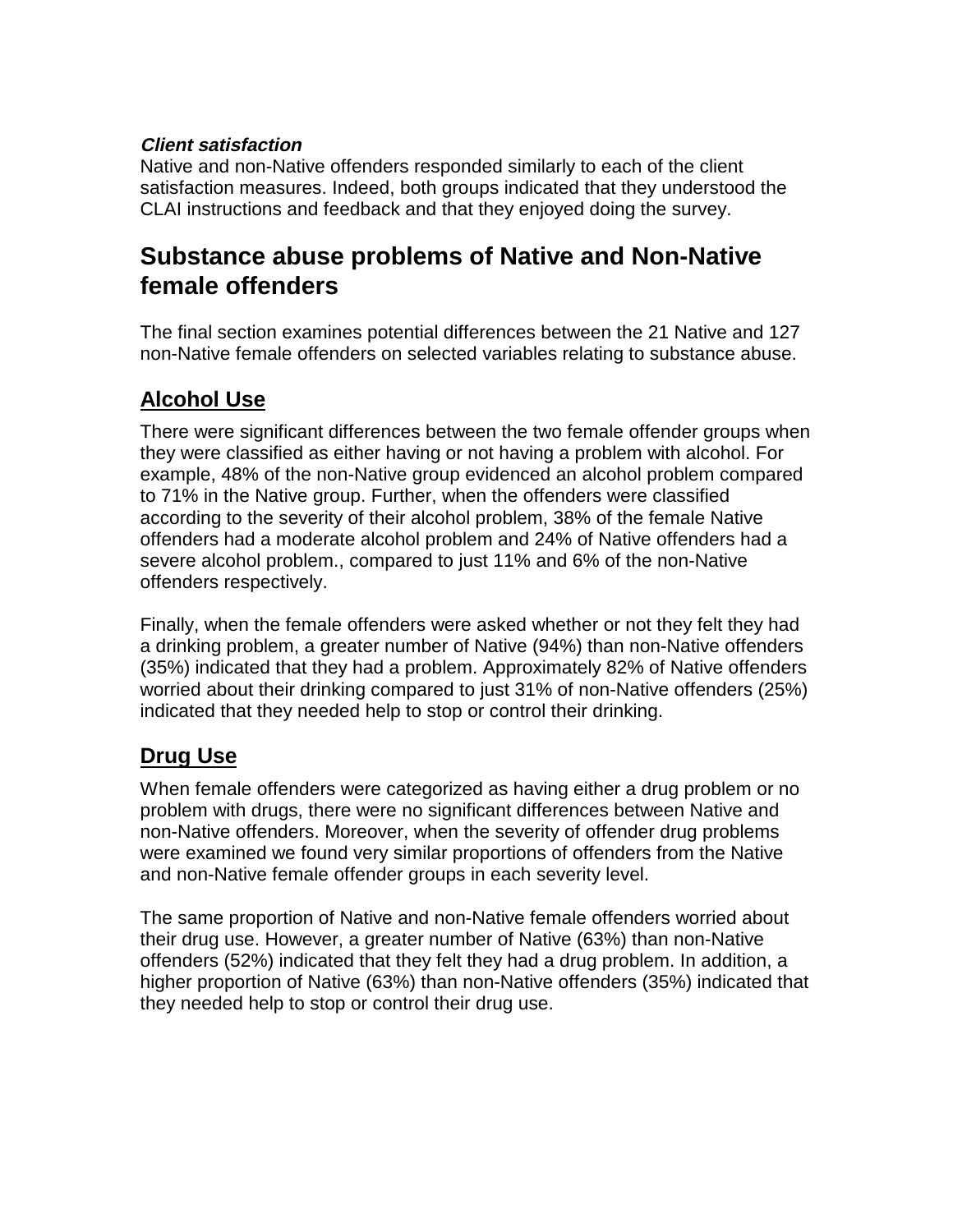## **Combined drug and alcohol use**

There were no substantive differences between the Native and non-Native female offender groups when they were classified according to their highest score on either the ADS or DAST.

### **Substance abuse and Criminal Behaviour**

About 85% of Native female offenders indicated that they used substances on the day of the offence for which they are now incarcerated, compared to only 46% of non-Native female offenders. Approximately 59% of the Native offenders used alcohol, 44% used drugs, and 27% used both drugs and alcohol. These patterns of alcohol and drug use for Native and non-Native female offenders parallels this report's earlier findings using the full sample.

### **Attitudes toward substance abuse treatment**

More than twice as many Native (85%) as non-Native female offenders (41%) indicated that they thought they needed help for substance abuse problems. More Native than non-Native female offenders (55%) believed that participating in substance abuse programming would help them. Along the same lines, more Native (84%) than non-Native female offenders (55%) reported that they would volunteer to participate in a substance abuse treatment program.

### **Summary**

The results of the analyses performed on the Native and non-Native female offenders are very comparable to the results of the analyses conducted on the full sample and the matched group. Once again, alcohol emerged as a serious concern for Native female offenders (i.e. in a manner similar to Native male offenders) and drug abuse and combined patterns of alcohol and drug abuse were very similar. In short, when examined in isolation, the nature and severity of the substance abuse behaviours of Native and non-Native offenders did not differ substantively from the patterns generated by the full sample of combined male and female offenders. It is important to point out, however, that these patterns of substance abuse do not mean that the same treatment program is appropriate for male and female offenders. On the contrary, the key treatment issues for male and female offenders are likely to differ dramatically, and, as a result, unique approaches to drug and alcohol treatment are required to maximize treatment efficacy and its successful outcome.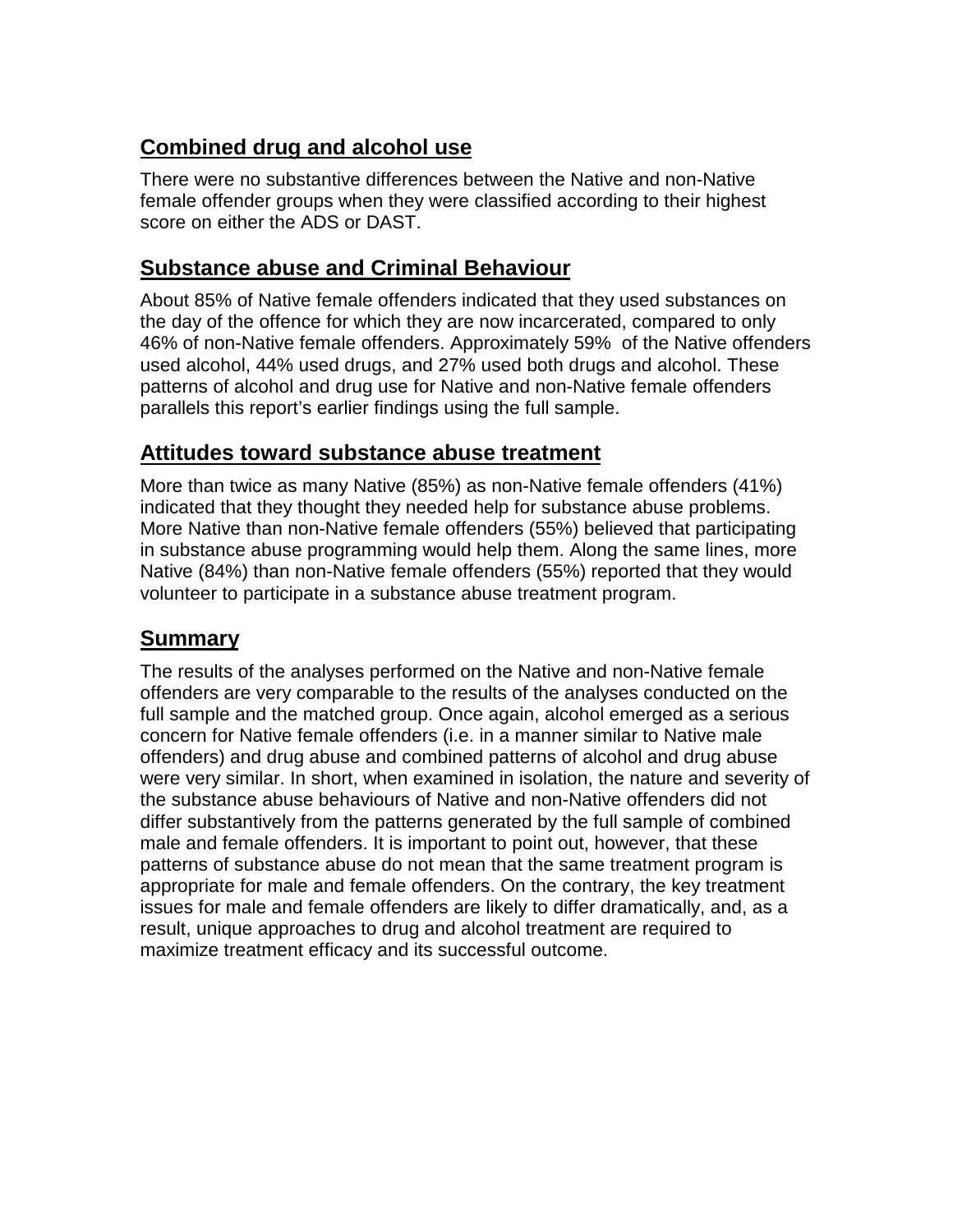## **Conclusion**

Taken together, the results of this study's analyses support the conclusion that the CLAI is an appropriate assessment system for administration to Native offenders in order to identify the extent and nature of their substance abuse problems for at least two important reasons. First, there was a high degree of consistency in the psychometric structure of the CLAI's individual drug and alcohol screening measures when samples of Native and non-Native offenders were compared. Second, there were consistent patterns and relationships in Native offender responses to the screening measures and other CLAI items that related to offenders' present drug and alcohol-taking behaviour, their past substance abuse behaviour, and their criminal behaviour. For instance, there was considerable correspondence between the severity of substance abuse problems (as measured by standardized screening instruments) and other selfreport items relating to substance abuse behaviour, criminal behaviour, attitudes, problem recognition, and motivation for treatment. In short, we failed to unearth any patterns in either the structure of the substance abuse screening measures or anomalies in other key variables relating to substance abuse and criminal behaviour which would prompt questioning the use of the CLAI with Native offenders.

More generally, these results support the ability of an automated self-report system to generate reliable and interpretable information about offender substance abuse problems, regardless of whether the offenders are Native or non-Native. Importantly, earlier research (Robinson, et al., 1992) has also confirmed that the self-report nature of the CLAI system is better able to identify offenders with substance abuse problems as compared to approaches reliant upon information from offenders' institutional files. The CLAI goes further by providing a clear indication of the severity of offenders problems**.**

The sheer magnitude and severity of offender substance abuse problems suggests that, in general, offenders are open and willing to acknowledge serious alcohol and drug problems. For instance, when the data regarding offender alcohol and drug problems were combined, 83% of Native and 73% of non-Native offenders reported substance abuse problems of sufficient severity to warrant formal treatment intervention. When we readily acknowledge that offenders and non-offenders, alike, are both capable of minimizing or exaggerating the severity of their problems, the present data indicates that the overwhelming majority of offenders reported significant substance abuse problems. These findings serve to diminish potential criticisms as to the validity of information generated by offender self-reports. Although one should attempt to amass as much information as possible when assessing offenders (particularly collateral information), this data provides strong empirical evidence to support the conclusion that self-report inventories can be administered effectively to offenders. It is, therefore, not necessary to rely solely on elaborate,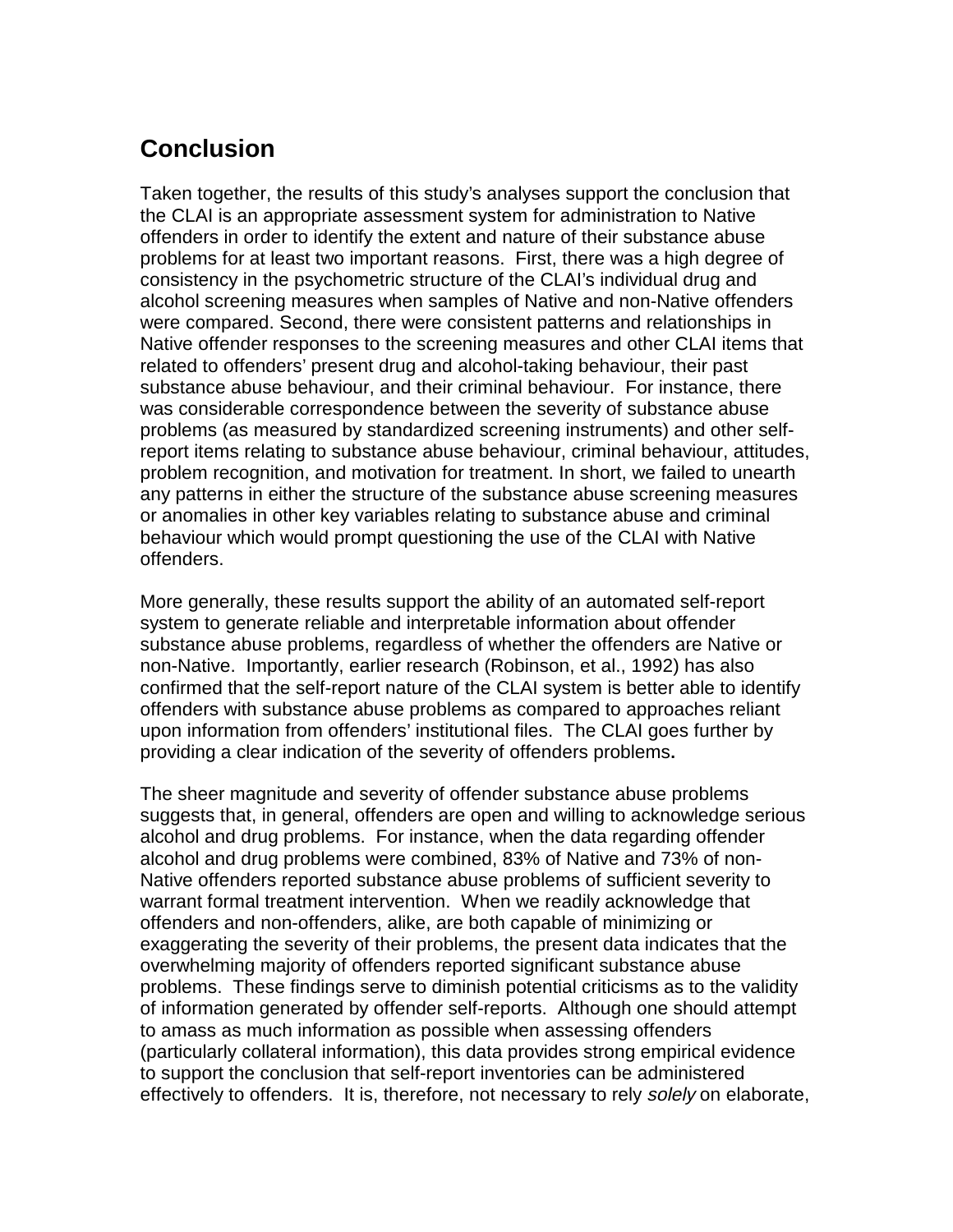costly, and labour-intensive data-gathering techniques such as highly subjective clinical interviews which provide only limited, usually binary- information on offender substance abuse problems (i.e., problem/no problem) and do not conceptualize the severity of alcohol and drug problems as positioned on a continuum.

The accurate assessment of offender substance abuse problems is critical for the development of an effective treatment action plan. Research on matching offenders with appropriate treatment programming based on individual difference or "responsivity" characteristics (see Andrews, Bonta, & Hoge, 1990) emphasizes the importance of a variety of substance abuse severity, social, demographic, personality, and cognitive factors (Andrews, et al., 1990; Annis & Chan, 1983; Hodgins & Lightfoot, 1993; Weekes, Mlison, Porporino, & Robinson, 1994). In other words, substance abuse assessment in an offender population requires a more comprehensive approach than simply identifying whether or not an offender has a alcohol or drug problem.

In conclusion, Native offenders represent a distinct cultural group in the Canadian federal correctional system with significant substance abuse problems, particularly in the area of alcohol abuse. The CLAI technology offers an efficient, accurate, and inexpensive method of assessing substance abuse problems for Native and non-Native offenders for use by case management and program staff.

Importantly, Native offenders reported that they enjoyed completing the CLAI instrument and that they felt that they had learned about themselves and their behaviour by participating in the assessment process. Moreover, the resulting data proved to be as highly reliable and interpretable as the data generated by the non-Native offenders in our sample.

Native offenders were well aware of their substance abuse problems and appeared to be quite willing to request help to either quit or control their behaviour. This conscious attempt by Native offenders to indicate that they need help for serious substance abuse problems exemplifies the need for the continued use of the CLAI with Native offenders. In this way, Native offenders who need treatment will be accurately identified and will receive treatment of the appropriate intensity for their level of substance abuse.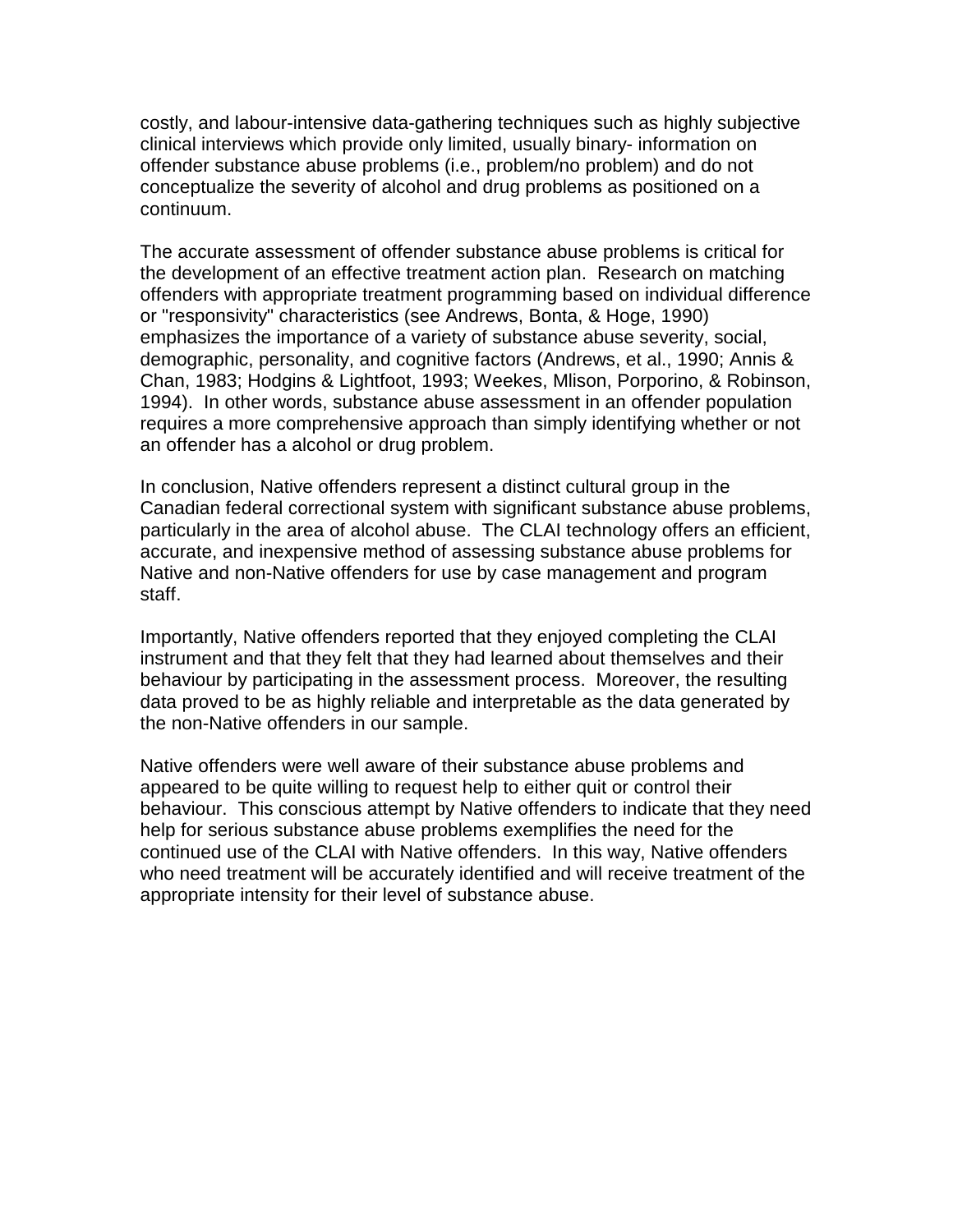## **References**

Annis, H.- M. & Chan, D. (1983). Differential treatment model: Empirical evidence from a personality typology of adult offenders. Criminal Justice and Behaviour, 10, 159-173.

Andrews, D. A., Bonta, J., Hoge, R. D. (1990). Classification for effective rehabilitation: Rediscovering Psychology. Criminal Justice and Behaviour,, 17,119-52.

Adrian, M., Layne, N., & Williams, R. T. (1990). Estimating the effect of Native Indian population on county alcohol consumption: The exarnple of Ontario. Intemational Joumal of the Addictions, 25, 731-765.

Binkenmayer, A. C., & Jolly, S. (I 98 1). The Native Inmate in Ontario. Toronto: Mnistry of Correctional Services, Ontafio Native Council en Justice. Cited in. Adfian, N. Layne, &

R.T. Williams (I 990). Estimating the effect of Native Indian population on county alcohol consumption: The example of Ontario. Intemational Joumal of the Addictions, 25, 731-765.

Correctional Service of Canada. (1989). Task force on Aboriizinal peoples in federal corrections.Ottawa: Communications Branch.

Egbert, A. M., Liese, B. A., Powell, B. J., & Reed, J. S. (I 986). When alcoholics drink after-shave: A study of nonbeverage alcohol consumers. Alcohol and Alcoholism, 21, 285-294.

Everett, J. E., & Entrekin, L. V. (I 980). Factor comparability and the advantages of multiple group factor analysis. Multivariate Behavioural Research, 2,, 165- 180.

Hodgins, D. C. & Lightfoot, L. 0. (1988). Types of male alcohol- and drugabusing incarcerated offenders. British Joumal of Addiction, 8.3 1201-1213

Hom, J. L., Skinner, H. A., Wanberg, K., & Foster, F. M. (1984). The Alcohol Use Questionnaire. Toronto: Addiction Research Foundation.

Kim, Y. C. (1972). A study of alcohol consumption and alcoholism among Saskatchewan Indians: Social cultural vitwoints. Regina, Saskatchewan: The Research Division Alcoholism Commission of Saskatchewan. Cited in M. Adrian, N. Layne, & R. T. Williams (1990).

Estimating the effect of Native Indian population on county alcohol consumption: The example of Ontario. Intemational Joumal of the Addictions, 25, 731-765.